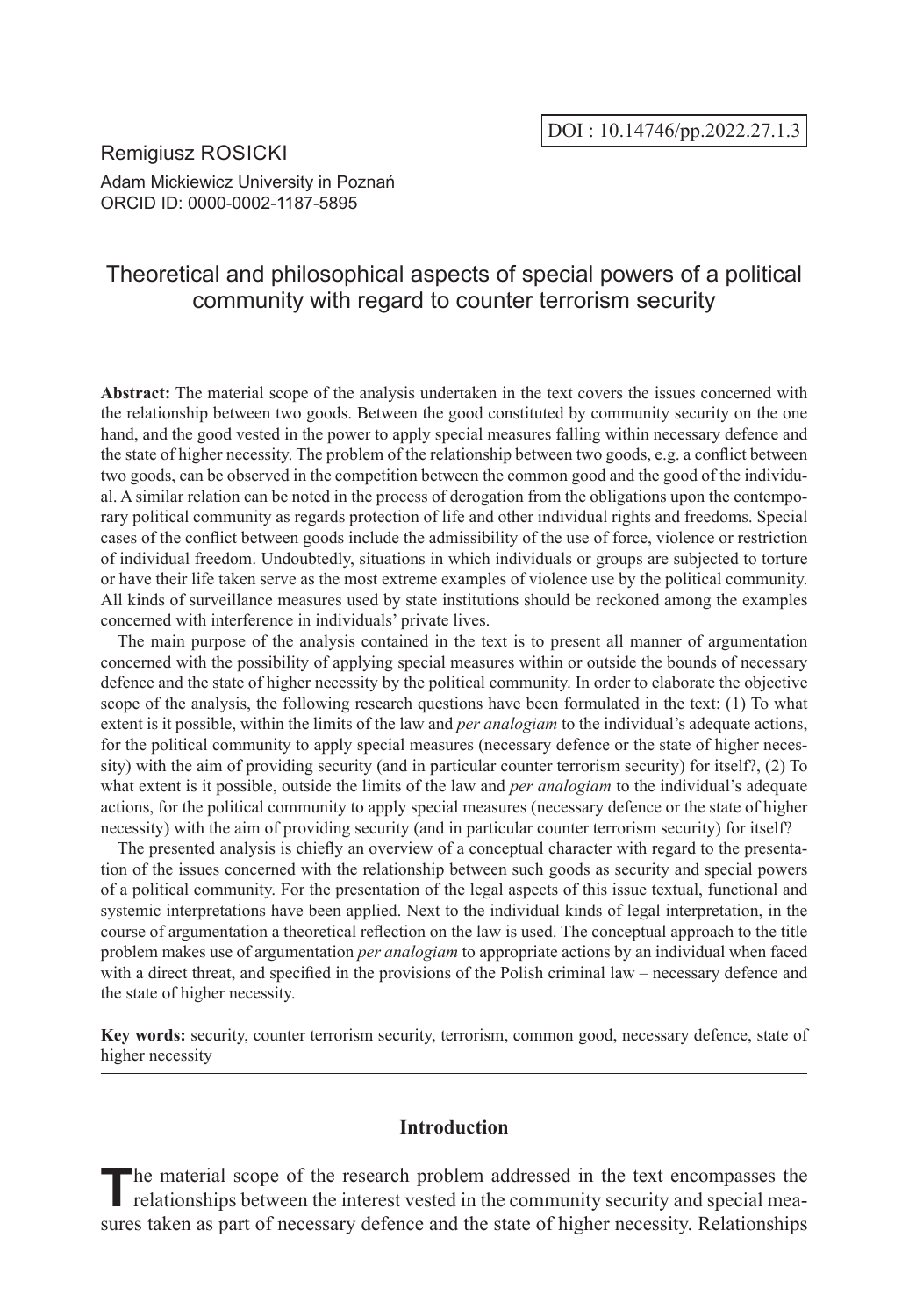of this type can be analysed with regard to the conflict of two interests, i.e. the common good and the good of the individual, but also with regard to the scope of derogation from the obligations upon the contemporary political community as regards protection of life and other individual rights and freedoms. Special cases of the relationships between different types of interests concern the admissibility of the use of force, or violence, as well as the admissibility of the restriction of freedom. Undoubtedly, situations in which someone is subjected to torture or has their life taken undoubtedly serve as the most controversial examples of violence use by the political community. As regards interference in rights and freedoms, in the context of security, infringements of the right to privacy by means of surveillance constitute no less controversial examples (cf. Szuniewicz, 2016).

The assumption made in the text is one whereby the category of counter terrorism security is more closely linked with legal policy. Nevertheless, under specific conditions it can be treated as one of the elements in the *definiens* of the object of protection or the protected interest, i.e. security or state security, or one of the elements in the *definiens* of adequate constitutional categories. It is also noteworthy that the Polish legislator uses various terms, and so legal values (constitutional principles), e.g. security, state security or citizen security. The variety of terms gives rise to the problem of interpretation of semantic and essential relationships between them. Undoubtedly, the lack of precise delimitation and demarcation of the content of the general clause, i.e. security, creates a problem of ambiguity, and gives rise to a temptation to treat it as an absorbing set, and from the systemic viewpoint it puts up a facade of legitimization for actions in breach of life protection and other individual rights and freedoms.

The main purpose of the analysis undertaken in the text is to present argumentation concerned with the scope of special measures applied within or outside the bounds of necessary defence and the state of higher necessity by the political community. In order to elaborate the material scope of the research problem, the following research questions have been presented in the text: (1) *To what extent is it possible, within the limits of the law and per analogiam to the individual's adequate actions, for the political community to apply special measures (necessary defence or the state of higher necessity) with the aim of providing security (and in particular counter terrorism security) for itself?*, (2) *To what extent is it possible, outside the limits of the law and per analogiam to the individual's adequate actions, for the political community to apply special measures (necessary defence or the state of higher necessity) with the aim of providing security (and in particular counter terrorism security) for itself?*

As regards the analysis of the legal aspects of application of special measures within or outside the limits of necessary defence and the state of higher necessity by the political community, textual, functional and systematic interpretations have been used (cf. Wronkowska, Ziembiński, 1997, pp. 147–179; Wronkowska, 2005, pp. 76–91; Nowacki, Tabor, 2016, pp. 293–312). As regards the assignment to the political community of actions within or outside the limits of necessary defence and the state of higher necessity, *per analogiam* argumentation proportionate to the individual's actions specified in the provisions of the Polish criminal law has been used (cf. Wronkowska, 2005, p. 86).

The analysis makes use of two legal institutions related to criminal law, i.e. two kinds of exemption from liability, in the form of necessary defence and the state of higher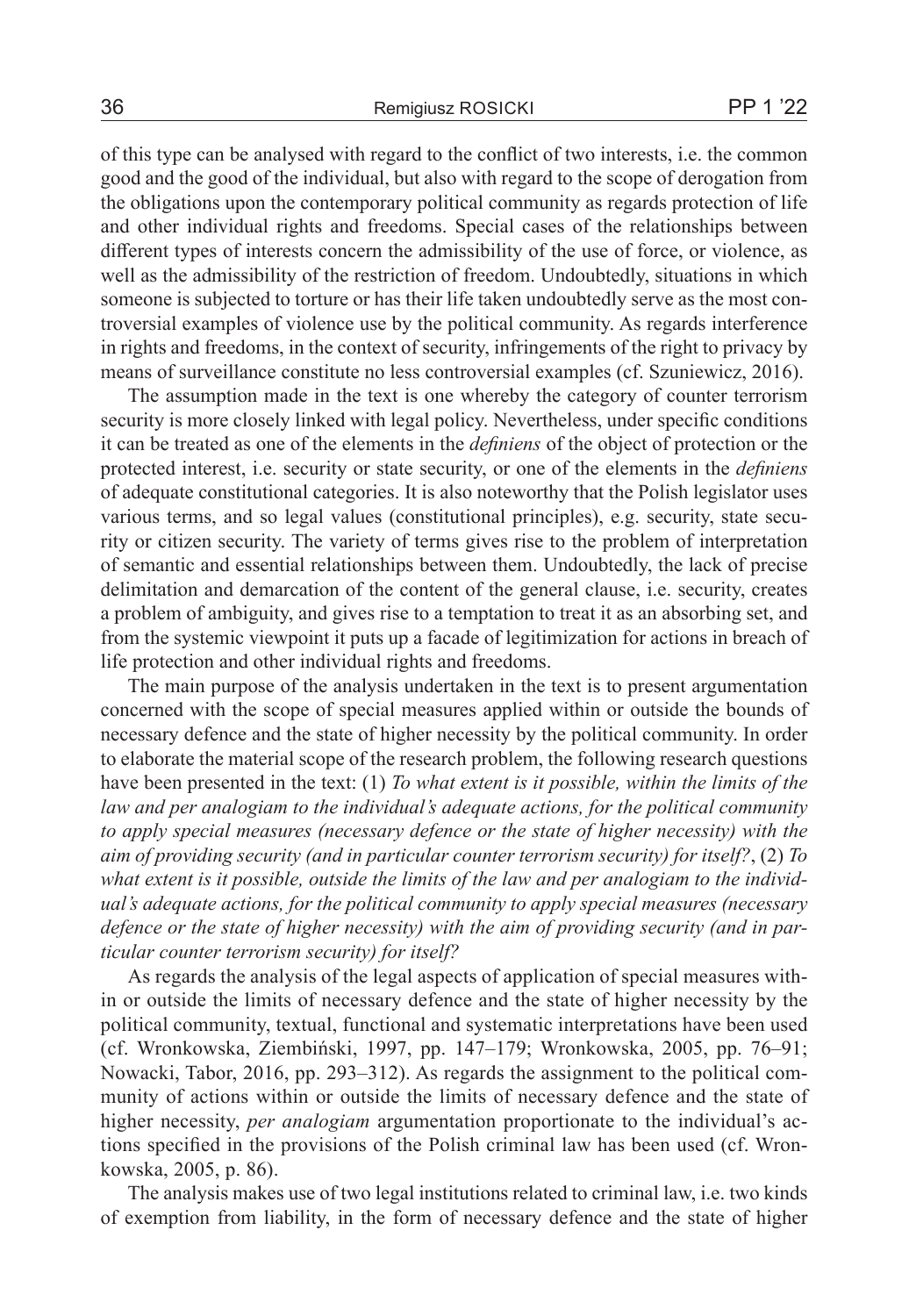necessity. The analysis undertaken in the text encompasses assignment to the collective entity, i.e. a political community, of actions within or outside the bounds of necessary defence and the state of higher necessity. Therefore, one might say that the purpose of the analysis of the problem concerned with the counter terrorism security of a political community is served by analogy with an individual's actions within or outside the limits of necessary defence and the state of higher necessity. Next to the above-mentioned institutions of criminal law, the analysis in the text makes use of philosophical and theoretical consideration of the essence of the community and society, as well as the category of state security. Of major relevance in this regard are the following publications *The Concept of the Political* (1927 and 1932) by C. Schmitt, *The Limits of Community* (1924) by H. Plessner, and *Community and Civil Society* (1887) by F. Tönnies.

#### **1. Community and society**

Deliberation on the essence and distinctive features of the community, society or any other forms of human associations constitutes the basic problematics concerned with social ontology, and with regard to the political – political ontology. Nevertheless, it is noteworthy that the problem of the two opposing ontological approaches presenting different attitudes towards social reality *sensu largo* can be traced between naturalism and antinaturalism, i.e. between the independent existence of reality and its social construction (cf. Berger, Luckmann, 2010; Furlong, Marsh, 2010, pp. 184–209; Parsons, 2010, pp. 80–97; Grabler, 2019, pp. 145–149). Next to this division, one should point out that in political science there are two clashing positions as to the status of political entities. Namely, on the one hand there is radical individualism, and on the other hand there is radical holism. The former case posits that the only causal agent behind political processes is the individual along with his attributes. The latter case posits that the causal agent behind political processes is the community with its attributes. However, this approach does not exclude the influence of "prominent" individuals, e.g. in emergency situations (Nowak, 1991, pp. 284–289; Pierzchalski, 2009, pp. 161–240). Undoubtedly, one might also point to other approaches indicating the existence of individual or collective political entities, as well as their special attributes, which in turn enable them to influence politics and political processes.

On account of the theoretical assumptions underlying the subjectivity of the political community as an entity evincing attributes identical with individuals, the subjectivity is assigned a special kind of causal agency, but also autonomy in relation to the state itself. C. Schmitt originated the distinction between the political community and the state, while F. Tönnies and H. Plessner – the distinction between the community (in German 'Gemeinschaft') and the society or association (in German 'Gesellschaft'). However, it must be stressed that the text makes a loose and vestigial reference to the works by these authors. Hence, the community is understood to be a coherent group of people connected by natural bonds; in the first place it is inspired by organic will, and in the second place by arbitrary will, which essentially overcomes the bipolar division between the community and the association, as adopted by F. Tönnies. The organic will gives rise to unreflective and instinctive bonds based on shared emotions, while the arbitrary will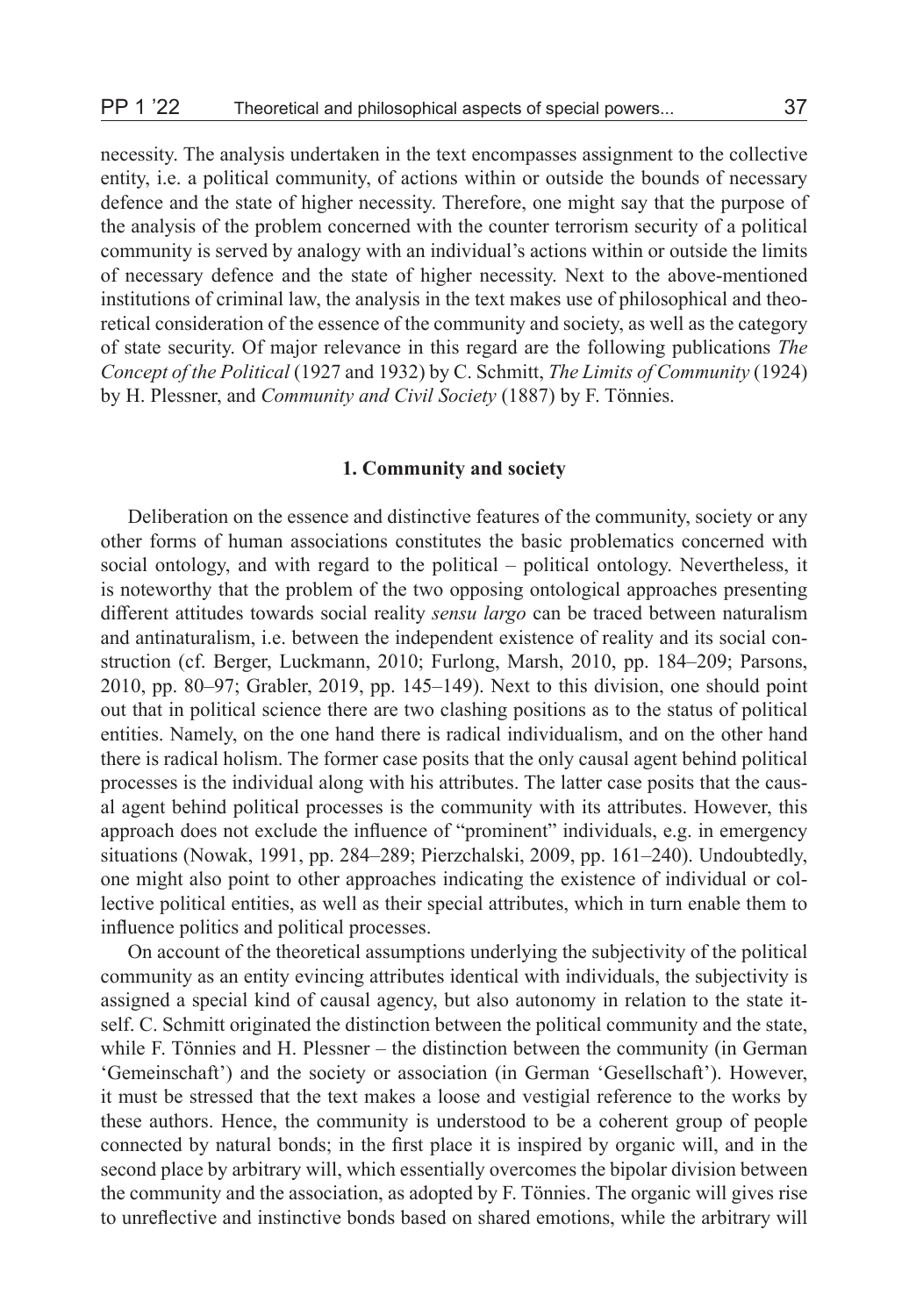gives rise to bonds based on calculation and benefits (Tönnies, 1887, pp. 9–95; Plessner, 2008; Schmitt, 2000, pp. 191–250).

Despite social changes, emotions are undoubtedly reckoned among the most important mechanisms of mobilization and demobilization of the members of political communities. This can be seen particularly in the context of threats to national security in the form of threats to counter terrorism security. State institutions, which create a special kind of legal solutions and which interfere with individual rights and freedoms, at the time when acts of terrorism occur or when they can be anticipated, employ argumentation based on shared emotions. Undoubtedly, the actions taken by members of the community and state institutions feature feedback, or, one might even say, positive feedback, which amplifies the effects in the form of intensification of legal solutions interfering with individual rights and freedoms. Feedback of this type often causes mutual accord on legal and extralegal special measures aimed at ensuring state security, e.g. with regard to counter terrorism security. At the same time, positive feedback precludes citizens' deeper reflection on the use of fear for the purpose of state authorities' intensified interference with their rights and freedoms. The negative effect of the interactions thus fostered between citizens, or – more broadly – between the political community and the state is hybridization of political democratic political systems (cf. Davis, Silver, 2004, pp. 28–46; Mueller, 2006; Wilkinson, 2006; OHCHR, 2008, pp. 1–48; Vultee, 2010, pp. 33–47; Hetherington, Suhay, 2011, pp. 546–560; Bakker, de Graaf, 2014, pp. 1–16; Reddick, Chatfield, Jaramillo, 2015, pp. 129–141; Rosicki, 2015, pp. 88–105; Garcia, Geva, 2016, pp. 30–48; Hunter, 2016, pp. 165–193; Stoycheff, Wibowo, Liu, Xu, 2017, pp. 784–799; Rosicki, 2018, pp. 263–277; Christensen, Aars, 2019, pp. 615–631; Gasztold, Gasztold, 2020).

From the legal perspective, clear rules of criminalisation should be in place to safeguard against opportunistic use of the law, including the use of emotions, fear, anxiety. However, there always remains the problem of understanding the rationality of the law and the rationality of the legislator, because these can invoke, *inter alia*, normative, material and formal-procedural premisses. Still, well-established mechanisms of criminal policy, with special consideration of penal policy in the context of criminalization, constitute a rather effective safeguard against legal populism (cf. Gardocki, 1990; Kulesza, 2014, pp. 87–111; Kulesza, 2017). At the same time, it should be noted that in accordance with the above-mentioned feedback, legal populism concerns the behaviour of both the community members and the state authorities. In the context of the functioning of democratic states ruled by law it is vital to create institutional solutions that limit negative interference with individual rights and freedoms, and with the essence of democracy, and which – following K. Löwenstein – can be termed *militant democracy* (Loewenstein, 1935a, pp. 571–593; Loewenstein, 1935b, pp. 755–784; Loewenstein, 1937a, pp. 417–432; Loewenstein, 1937b, pp. 638–658; Lerner, 1938; Barber, 2003; Jovanović, 2016, pp. 745–762; Malkopoulou, Norman, 2018, pp. 442–458; Bäcker, Rak, 2019, pp. 63–82; Maddox, 2019).

Noteworthily, the presuppositions adopted in the analysis in the text, by means of a thought experiment, do not include a pro-democratic or pro-constitutional perspective. According to these presuppositions, the political and legal entity is a political community *a contrario* state authority, like in C. Schmitt's concept of the political. In line with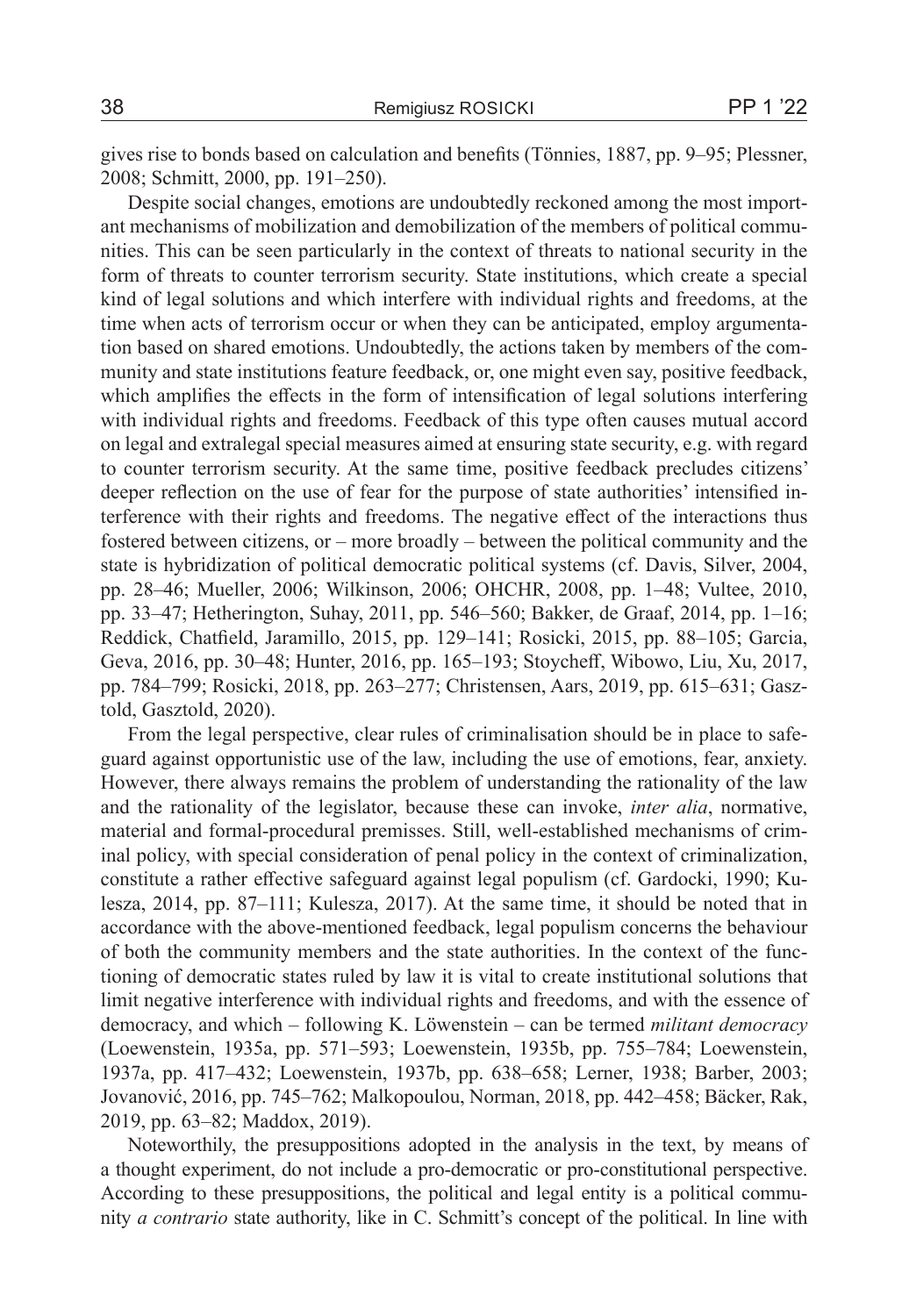J. J. Rousseau's identical deliberations, state authority only performs an executive function whereby realised is the general will, the will of the superior, i.e. the political community (Porębski, 1986, pp. 215–229; Blaszke, 1987, pp. 41–74; Rousseau, 2002; Pietrzyk-Reeves, 2010, pp. 333–349; Bacławski, 2012, pp. 183–192; Lis, 2014, pp. 69–83).

The consistent will of the political community members was also invoked by C. Schmitt, who opposed it to the state. On the one hand, the political community is based on instinctive bonds and shared emotions, but on the other hand it is based on shared benefits and interests. In both these cases, that which connects emotions and the calculation of the benefits serves as an indication of factors or entities threatening the existence of the community and  $-$  at the lowest level  $-$  the existence of the individual, as a consequence of disturbing the community's sense of security (Schmitt, 2000, pp. 191–250; Schmitt, 2014, pp. 21–34). According to F. Tönnies, the shared goods and common friends are an object of benefit and good will, while shared worries and enemies are an object of aversion, hatred, ill will, i.e. a shared will to destroy (Tönnies, 1887, pp. 27–29). Undoubtedly, the very person of a stranger or the other becomes a mechanism facilitating the use of the figure of an enemy, which results from the fact that defining an enemy or a danger is one of the socialization mechanisms, and in the ideational dimension – one of the mechanisms for creating the identity of a group or community (cf. Russell, 1985, pp. 11–22; Jędraszewski, 1994, pp. 15–104; Iskra-Paczkowska, 2007; Waldenfels, 2009).

As regards C. Schmitt's concept, defining a political enemy has an existential meaning, and so it cannot be reduced to a symbolic or metaphorical figure. This means that he who really threatens the existence of the whole community will be recognized as the public enemy (Schmitt, 2000, pp. 191–250). Therefore, of no little importance are F. Tönnies' presuppositions as to the will of the community and society that engenders instinctive, emotional, self-interested (calculating) ties, because they can all be reduced to one will – the willingness to safeguard existence. And so can there be any greater legitimization of the action taken by the community and its individuals than the protection of the good – their life? The issue that remains unresolved is the question whether the category of a protected good, i.e. the life of an individual, can be directly equated with another good, i.e. security (and accordingly, whether the constitutional category of life can be equated with the constitutional category of security).

By loosely drawing on C. Schmitt's concept, one should assume a logical sequence of presuppositions whereby entities performing acts of terrorism can be recognized by the political community as public enemies, but the "war on terrorism" alone does not constitute the political in C. Schmitt's perception (cf. de Benoist, 2007; Górnisiewicz, 2019, pp. 133–190). This results from the fact that according to C. Schmitt ascribing the public enemy status to someone is not synonymous with declaring war, as the war only unveils the ultimate consequence of the people being politically unified in line with the bipolar division into the enemy and the friend. Therefore, it can be concluded that an exceptional or critical situation gives rise to a political unity, which can be identified with pointing to special measures that the community wants to take to obviate potential danger. Hence, real power is exercised by anyone who in a critical situation has the right to determine who the enemy is, and who disposes of their life and death. Extraordinary measures in the fight against terrorism can then be considered in the context of the suspension of the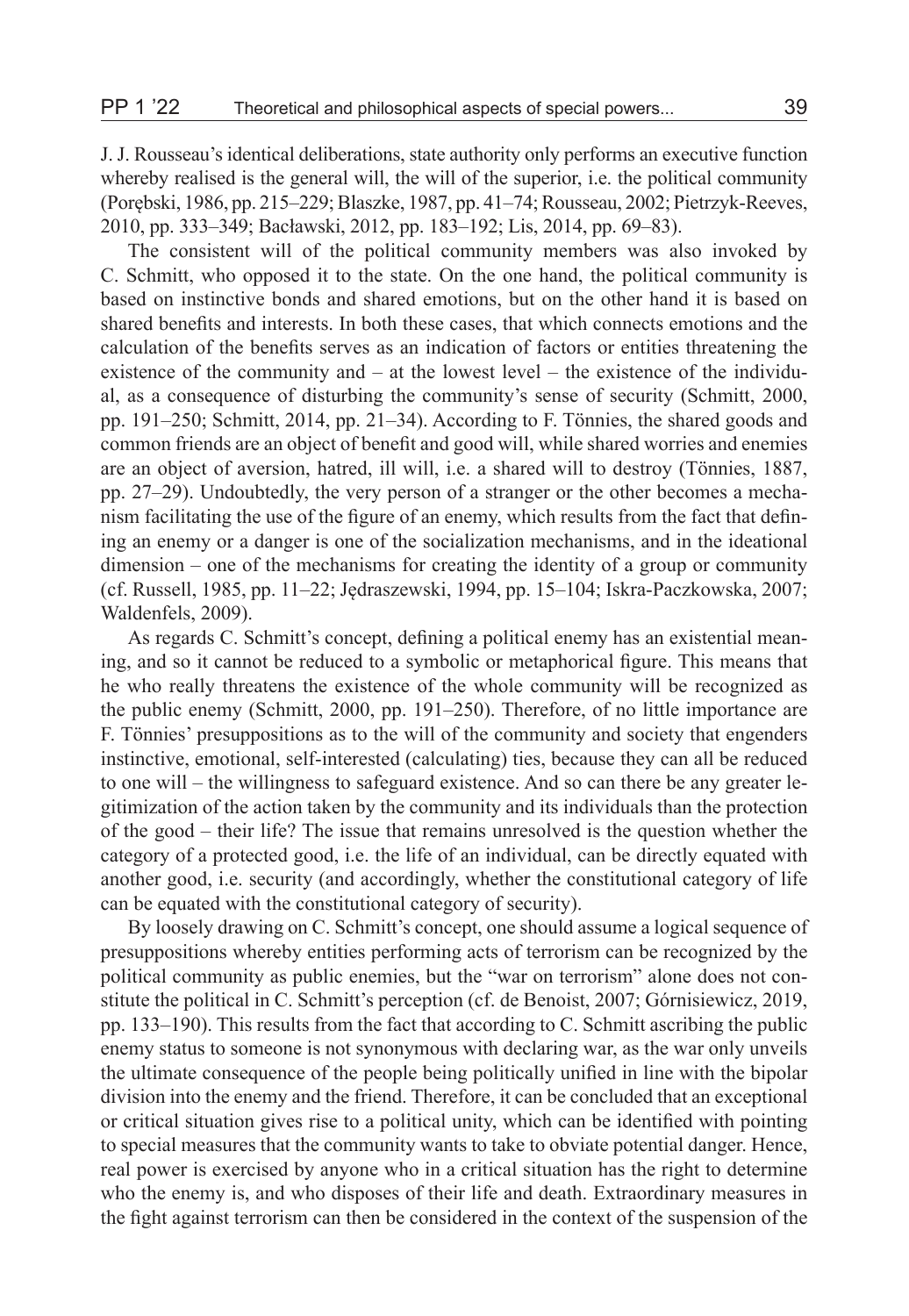40 Remigiusz ROSICKI PP 1 '22

legal order found to be lawful. The practical problem that remains unresolved till this day is the question as to what should be regarded as a critical situation that entitles particular entities or the entire political community to specific actions, and to make them legally valid. This context calls for a question if and to what degree these circumstances justify the use by the political community – *per analogiam* to appropriate actions by an individual – of special measures within or outside the limits of necessary defence and the state of higher necessity (Schmitt, 2000, pp. 191–250).

## **2. A community as a disposer of special measures**

Opposing the political community to the state authority also means opposing the power of the community as well as the body of norms that are its emanation (Latin *jus*) to the legislation laid down by the state authority (Latin *leges*). To paraphrase the statements by Ulpian and Celsus, which came to be reflected in the Digest of Justinian, one can say that the law (*ius*) is the art of choosing that which is good and fair (just) (*Digesta Iustiniani: Liber 1*; Litewski, 1995, pp. 25–112; Szolc-Nartowski, 2007; Pichlak, 2017, pp. 49–58). Hence, the art of law consists in distinguishing between the just and the unjust, between the licit and the illicit. Unquestionably, the law is a political mechanism which in aspiration toward the fair uses fear of penalties as well as points to benefits of the observance of the law. In this context, independent powers of the political community constitute a mechanism of its association or consolidation (German *Assoziation*), originated by a sense of existential threat (cf. Schmitt, 2000, p. 198; Szahaj, Jakubowski, 2020, pp. 156–160; Biały, 2018, pp. 56–58). Action under the circumstances of an emergent political situation includes a possibility of applying special measures within the limits of *jus* and *leges* with regard to necessary defence and the state of higher necessity. However, in the case of suspended *leges*, within the framework of the community powers, action is taken with regard to applying special measures outside the limits of necessary defence and the state of higher necessity, while maintaining positive argumentation that is in favour of the measures, and carries the power of lawful institutions. While the former situation does not raise doubts given the current standards of constitutional (liberal) democracy and the democratic state ruled by law, the latter one constitutes a violation of a body of norms concerned with these forms of democracy. However, in C. Schmitt's approach it does not matter for the legitimacy of the political community's actions whether the former or the latter situation is the case. In both the situations the actions of the political community are lawful; however, in the latter situation the actions are carried out in the so-called emergency.

The moment its existence is under threat, the superior authority, i.e. the political community, disposes of powers both within and outside the compass of *jus* and *leges* in connection with the suspension of the law (Latin *justitium*). Therefore, one might say that in the face of existential threat, the sovereign superior authority is not restricted by peremptory norms (Latin *jus cogens*), and in principle both *jus* and *leges* are non-compulsory (Latin *jus dispositivum*). And so it is neither the law nor absolute values that are the guarantor of order, but a political entity – the sovereign. It is the sovereign that decides about the scope of order and the law that is derived from it (Skarzyński, 2004,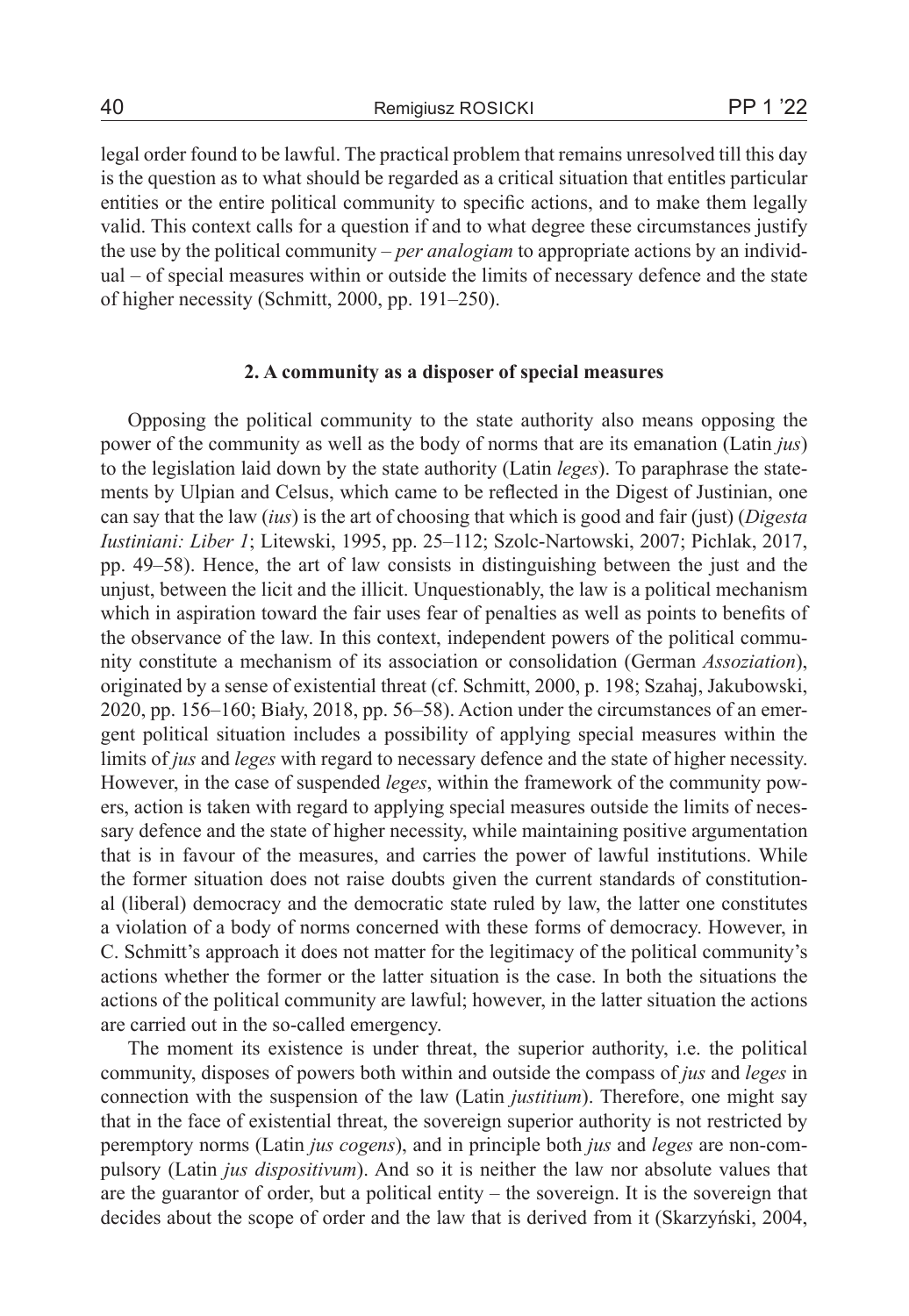p. 101). This assumption goes beyond naturalist justifications of legal legitimacy, as espoused by, inter alia, G. Radbruch. The general rule presented by G. Radbruch states that whenever a moral norm is flagrantly violated (flagrant injustice) by legal norms and provisions, the latter ones are not legally binding. This results from the fact that statutory lawlessness, unlawfulness and injustice (German *gesetzliches Unrecht*) that infringe core principles, e.g. fundamental human and civil rights, must no be legitimized even if they are formally and properly passed (cf. Szyszkowska, 1971, pp. 217–229; Zajadło, 2001; Woleński, 2015, pp. 5–18).

Opposing the general will in the form of the political community to the state provides an opportunity for treating the community as an independent entity with causal attributes. If in a conflict the political community, or another entity acting on its behalf, decides what the public or state interest, security or public order etc. are, then the community can be referred to as the sovereign (cf. Hirst, 2011, pp. 13–26). An emergency situation emphasizes the significance of the sovereign, throwing into relief its authority and precedence as the lawmaker. Therefore, it is only a decision by the sovereign that is the source of order, and its rightness is of greater significance than the provisions in the *leges* passed. The analogy of the distinction between the two types of norms in the Roman law can be found in Schmitt's distinction between constitution (German *Verfassung*) and constitutional laws (German *Verfassungsgesetz*). Despite C. Schmitt's distinction between the political and statehood, it is actually through the act of establishment of a state by the political community that the only political entity recognized by the international community is exactly the state (cf. Schmitt, 2000, pp. 191–250; Skarzyński, 2004, pp. 101–103; Kaleta, Koźmiński, 2013, pp. 154–168).

Hence, it can be assumed that the sovereign has legitimate capacity to suspend *leges*, when acting with the aim of implementing decisions it finds right. And that which is right for the sovereign is its own assessment of its existential situation, or rather existential threat. What is more, the sovereign has a right to suspend not only *leges*, but *jus* as well, thereby becoming a dictator of sorts. Such conclusions are to be drawn at least on the basis of the presuppositions underlying the concept developed by Schmitt, who associated extraordinary measures (action under emergency circumstances) with sovereignty (cf. Schmitt, 2000, pp. 191–250; Schmitt, 2016, pp. 125–186). As Giorgio Agamben points out, there is a kind of paradox of the political community wavering in and out between public law and the political fact or the legal order on the one hand, and life, or the right to decide about someone's life on the other hand. The sovereign positions itself both within the legal order and outside it. According to the Schmittian presupposition, the sovereign situates itself between the current legal order and the decision to suspend it on its own account (Agamben, 2008a; Agamben, 2008b; Sawczyński, 2019, pp. 233–253). Giorgio Agamben himself makes a reference to the Roman institution of *justitium*, i.e. the suspension of jurisdiction, legal order or *jus*. Ulpian's famous legal maxim of the Roman law, i.e. *iustitia est constans et perpetua voluntas ius suum cuique tribuendi* ("justice is the constant and perpetual will to render to every man his due"), which is contained in the Digest of Justinian, becomes somewhat ambiguous in this context (Litewski, 1995, p. 9; Agamben, 2008a; Agamben, 2008b). For there remains the unresolved problem of what rule of justice (Latin *jusititia*) and rightness (Latin *aequitas*) to apply while rendering to him that which is his due, if he poses an existential threat to the po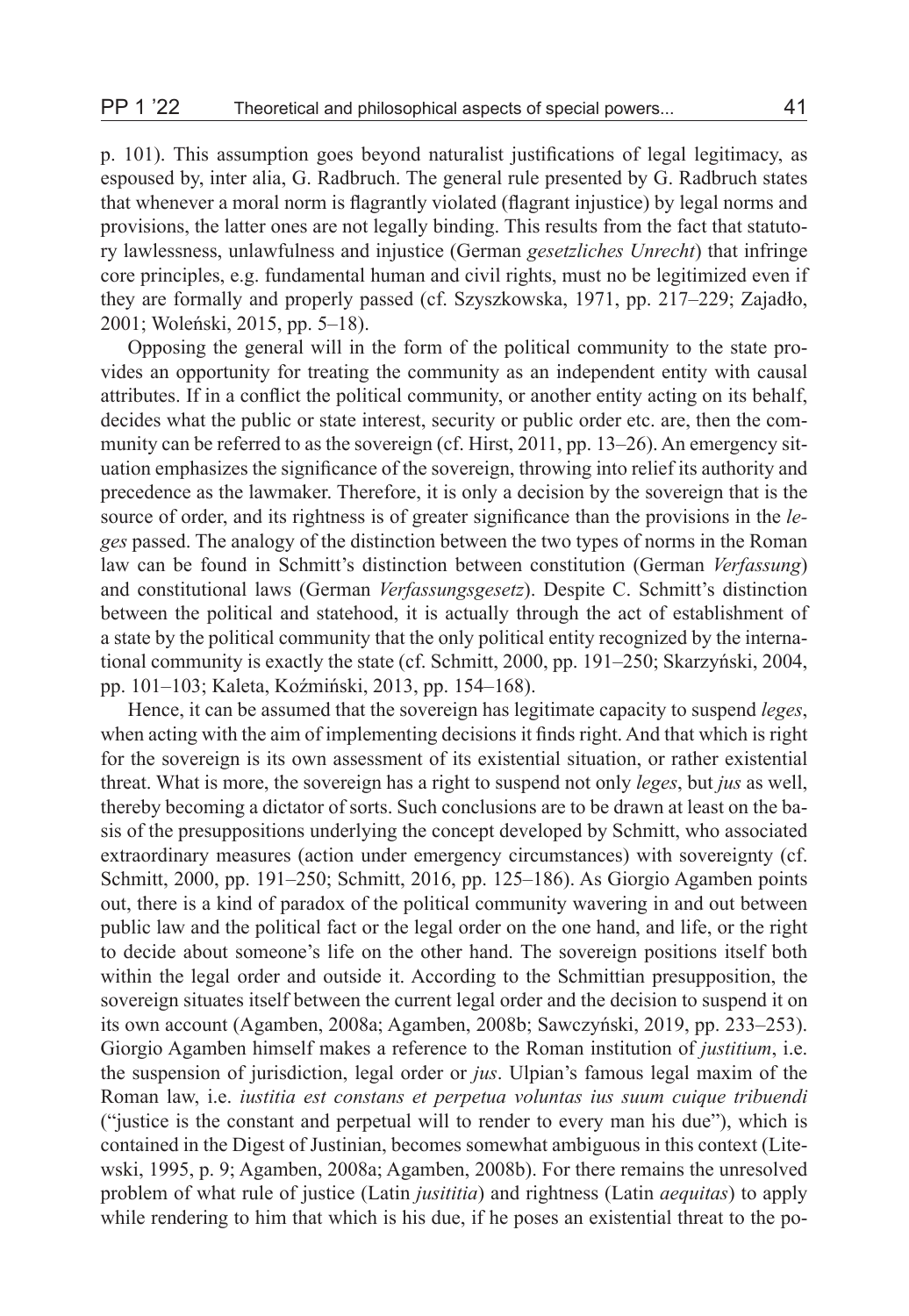litical community or is recognized as one. In other words, what yardstick should be used when choosing special measures against the enemy, and in the context of the problem addressed in the text – what yardstick should be used when choosing special measures within or outside the bounds of necessary defence and the state of higher necessity by the political community? This question leads us directly to the issue of distributive and redistributive justice addressed by Aristotle in *Nicomachean Ethics* (Arystoteles, 2008; Galewicz, 2017, pp. 289–307; Wesoły, 2017, pp. 99–125).

## **3. State security and counter terrorism security**

In the context of Art. 5 of the Constitution of the Republic of Poland, which stipulates the obligations of the state, security as a legal interest is not positioned above or below in relation to other interests or values, e.g. human and civic rights and freedoms. Still, in Art. 31 of the Constitution the legislator points out that the constitutional rights and freedoms can be restricted by statute, and only when this is necessary in a democratic state for its security (cf. Jabłoński, 2010). However, it must be borne in mind that while Art. 5 of the Constitution stipulates the state obligations towards the citizens and the community, Art. 31 of the Constitution stipulates grounds for restricting civil liberties and rights for the sake of, *inter alia*, security as well as liberties and rights of other individuals. In the latter case the legislator points to the limit of the restrictions imposed for the sake of security, as they must not infringe the essence of rights and liberties. Hence, one can say that both the afore-mentioned constitutional provisions present a conflict between two values, i.e. the interest of the community and the interest of the individual. If we assume that Art. 5 of the Constitution indicates, *inter alia*, the priority of the security of the citizens and the community, and Art. 31 indicates the priority of individual security as well as rights and freedoms, as a prerequisite for applying necessary restrictions, then the situation in which the existence of the community, citizens and other persons is threatened will constitute sufficient grounds for undertaking action within or outside the limits of necessary defence and the state of higher necessity.

Pointing to the limits of the restrictions, in the form of non-violation of the essence of rights and freedoms, may also apply to the protection of the existence of the community and citizens. There is no way one might presuppose that the protection of entities threatening the existence of the community and citizens could be greater than the protection of the rights vested in the community members themselves. According to the existential approach espoused by Sartre, every man who renounces his freedom for the sake of another man, has himself to hold accountable for objectifying himself, that is for reducing himself to the status of a mere object. Hence, the individual can deny and objectify himself, or annihilate another man. A situation of universal freedom and coexistence, as well as of the absence of conflict is not possible. And so the other/the stranger who stands in the way of an individual's freedom, as a source of anxiety and fear should be be rendered harmless (cf. Gromczyński, 1969; Bukowski, 1981a, pp. 227–243; Bukowski, 1981b, pp. 142–151; Kowalska, 1991, pp. 73–92; Ochmann, 2009, pp. 247–264; Błaszczyk, 2019, pp. 39–50).

It has been recognized that counter terrorism security is an element in the content of a broad category of security, both as a protected good and a constitutional value that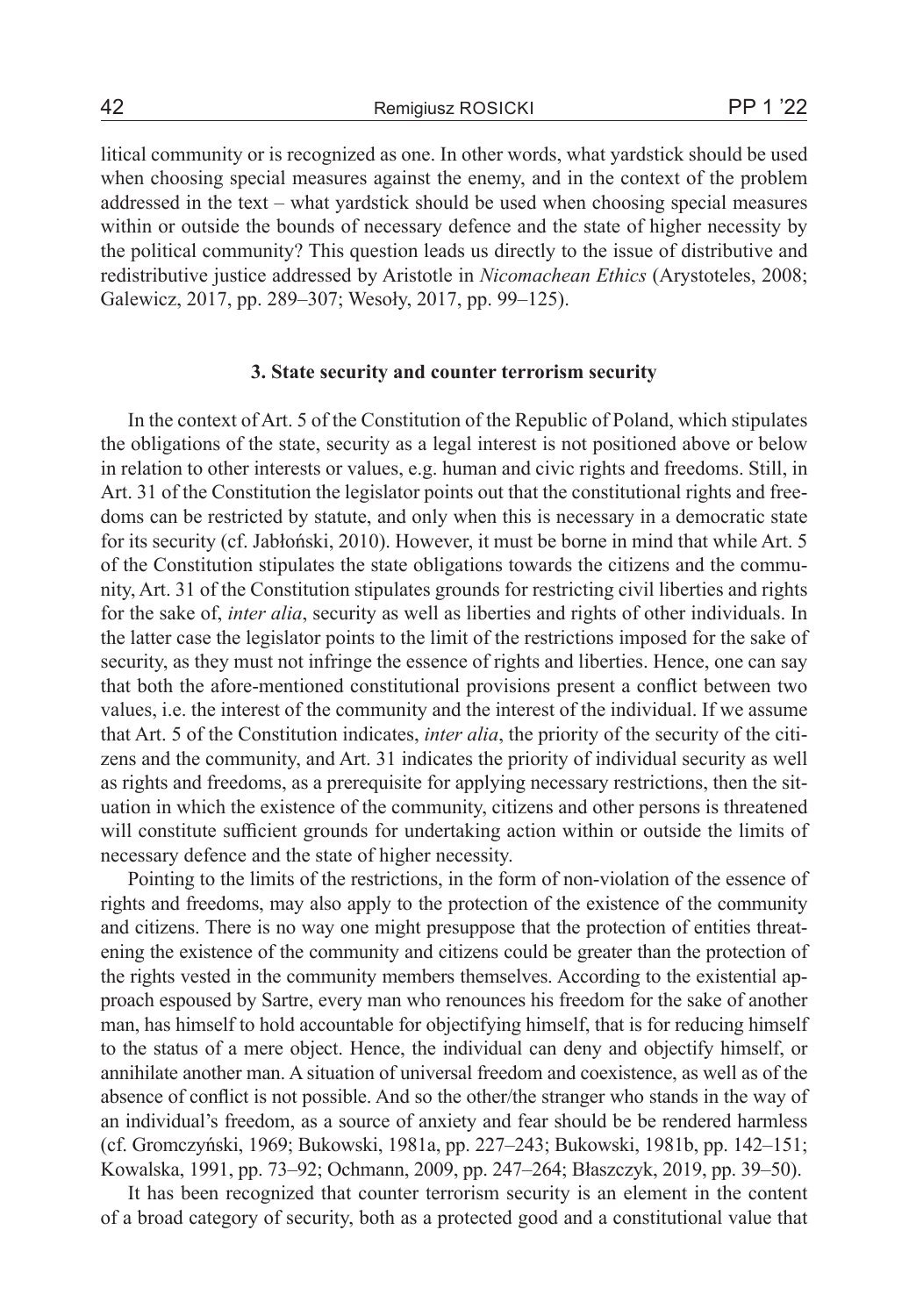corresponds to it. Therefore, when the sense of the category of counter terrorism security is interpreted, it needs to be understood as the absence of a threat, i.e. a form of negative liberty. In the context of the workings of the political community and the state, it needs to be assumed that security is a possibility of satisfying existential needs, as well as of ensuring one's existence, survival and development (see more in: Williams, 2008, pp. 1–12; Zięba, 2008, pp. 15–38; Rosicki, 2010, pp. 24–32; Koziej, 2011, pp. 19–39; Stańczyk, 2017). Hence, security is a state of certitude as to the above-mentioned possibilities. And counter terrorism security means absence of the threat of terrorist acts, or more broadly – the phenomenon of terrorism, or to put it yet differently, it is freedom from terrorism and terrorist threats. Ensuring the existence of the community with regard to the occurrence of various terrorist threats is reckoned among the actions aimed at counter terrorism security.

The text does not set out to analyse the very concept of terrorism or a terrorist act, because they are subjects of research undertaken by representatives of many disciplines with well-established literature (See Lemkin, 1935, pp. 561–564; Schultz, 1978, pp. 7–15; Hanausek, 1980, pp. 30–31; Chalk, 1996; Wilkinson, 2006; Dietl, Hirschmann, Tophoven, 2009; Bolechów, 2010; Wejkszner, 2010; Wojciechowski, 2013; Ostant, 2017; Wojciechowski, Osiewicz, 2017; Chaliand, Blin, 2020; Gasztold, 2020; Schuurman, 2020, pp. 1011–1026 and many other publications). Still, one should certainly point out that the concept of terrorism itself is not identical with the the concept of a terrorist offence under the Polish law, nor is it so in the legal orders of the EU member states, as this is the result of the implementation of the solutions provided for in the Council Framework Decision of 2002 (2002/475/JHA; Zgorzały, 2007, pp. 58–79; Przesławski, 2009, pp. 17–28; Gabriel-Węglowski, 2018, pp. 52–64; Michalska-Warias, 2018, pp. 103–113).

Thus, it is worth considering whether the category of counter terrorism security has any legal grounds, i.e. whether it constitutes a legal category, or is perhaps just contained in the part defining a protected good or a constitutional value, i.e. security or state security. There is no doubt that with regard to the narrower material scope, counter terrorism security is simply an element in the broad set of security. In this sense, security serves as a denotation for counter terrorism security understood as an absence of threat of terrorist acts.

Counter terrorism security, as a legal category, can be reconstructed with the aid of selected contents of the Act of 10 June 2016 *on counter-terrorism activities* (Journal of Laws 2016, item 904, as amended). The said act introduces, *inter alia*, legal definitions of counter terrorist activities and a terrorist incident. Pursuant to the act the legislator finds counter terrorist activities to be "activities undertaken by public administration bodies and aimed at preventing incidents of a terrorist character, preparations to take control over such incidents by means of planned undertakings, reaction whenever such incidents occur and removal of their effects, including the recovery of the resources aimed at reacting to such incidents." Next to counter terrorist activities, the legislator defines a terrorist incident which is understood as "a situation suspected to have developed as a result of a terrorist offence or a threat of such an offence."

Therefore, it needs to be posited that in a situation when the category of counter terrorism security is reconstructed as a legal category, it will concern an actual state of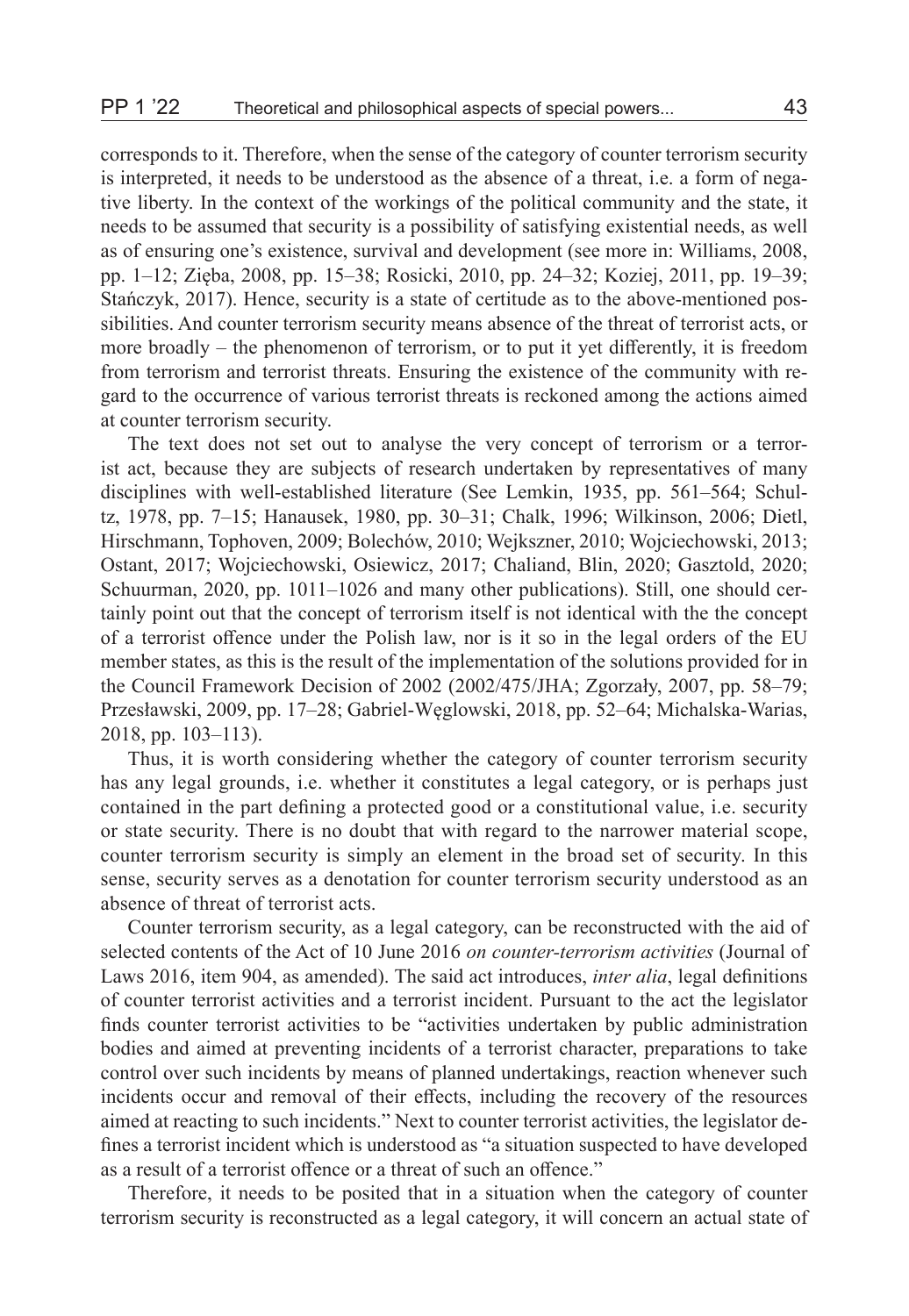the absence of terrorist offence threats. In this case, creating the category of counter terrorism security is based on the analogy with the construction of the concept of security grounded in "freedom from," and ultimately in deductive reasoning governed by the rule of substitution. The conclusions to be drawn are that the legal category of counter terrorism security encompasses freedom from terrorist offences and threats of terrorist offences. In the context of the powers vested in the political community, counter terrorism security is associated with the ensuring of the existence of the community with regard to the occurrence of such threats and offences.

## **4. Special measures in the counter terrorism security of the community**

#### 4.1. Necessary defence actions

Under the Polish law the institution of necessary defence is regulated in the criminal code, which provides for its circumstances excluding the unlawfulness of the act; in the doctrine it is reckoned among the so-called counter-types. The idea of necessary defence is connected with everyone's natural need to protect their own goods, and especially life, as well as with the presupposition that lawfulness should not yield to lawlessness. And so next to the natural premiss of instinctive motives, account should be taken of the entity's action taken with awareness of the actual unlawfulness of an assault on a specific good protected by the law (cf. Descision of the Supreme Court of 27.04.2017, IV KK 116/17; Pohl, 2019, pp. 288–290; Bojarski, 2020, pp. 172–178).

While drawing an analogy with the institution of necessary defence, connected with a man's act, it can be indicated that the political community, when acting within the limits of necessary defence, i.e. using special measures to combat terrorism, should meet certain conditions. The first group of these conditions includes ones that authorize necessary defence. The second group includes ones that define a legitimate manner of reacting to the attack. The first group of conditions concerns the attack itself, which should be actual, direct and unlawful. The second group of conditions concerns the very manner or means of implementing necessary defence, which should be appropriate to the kind of attack as well as to its directness (Królikowski, Zawłocki, 2015, pp. 256–259; Pohl, 2019, pp. 292–297).

As regards the actions of the political community, it is to be assumed that acts of terrorism or terrorist offences need to be characterized by directness. However, it is debatable whether in themselves they need to threaten the existence of the community as viewed from the perspective of a political situation as defined by C. Schmitt. Nevertheless, one might assume that it is the community that defines the plausibility, and hence the objectivity of a threat to its existence. However, the conditions of the political situation might determine the community's actions outside the limits of the existing law in the light of the previously adopted theoretical assumptions. Undoubtedly, the problem of directness is linked with the possibility of timely application of means and measures for implementing necessary defence by the political community.

In the case of actions taken as part of necessary defence, terrorist acts or terrorist offences can be regarded as direct whenever they could be committed immediately,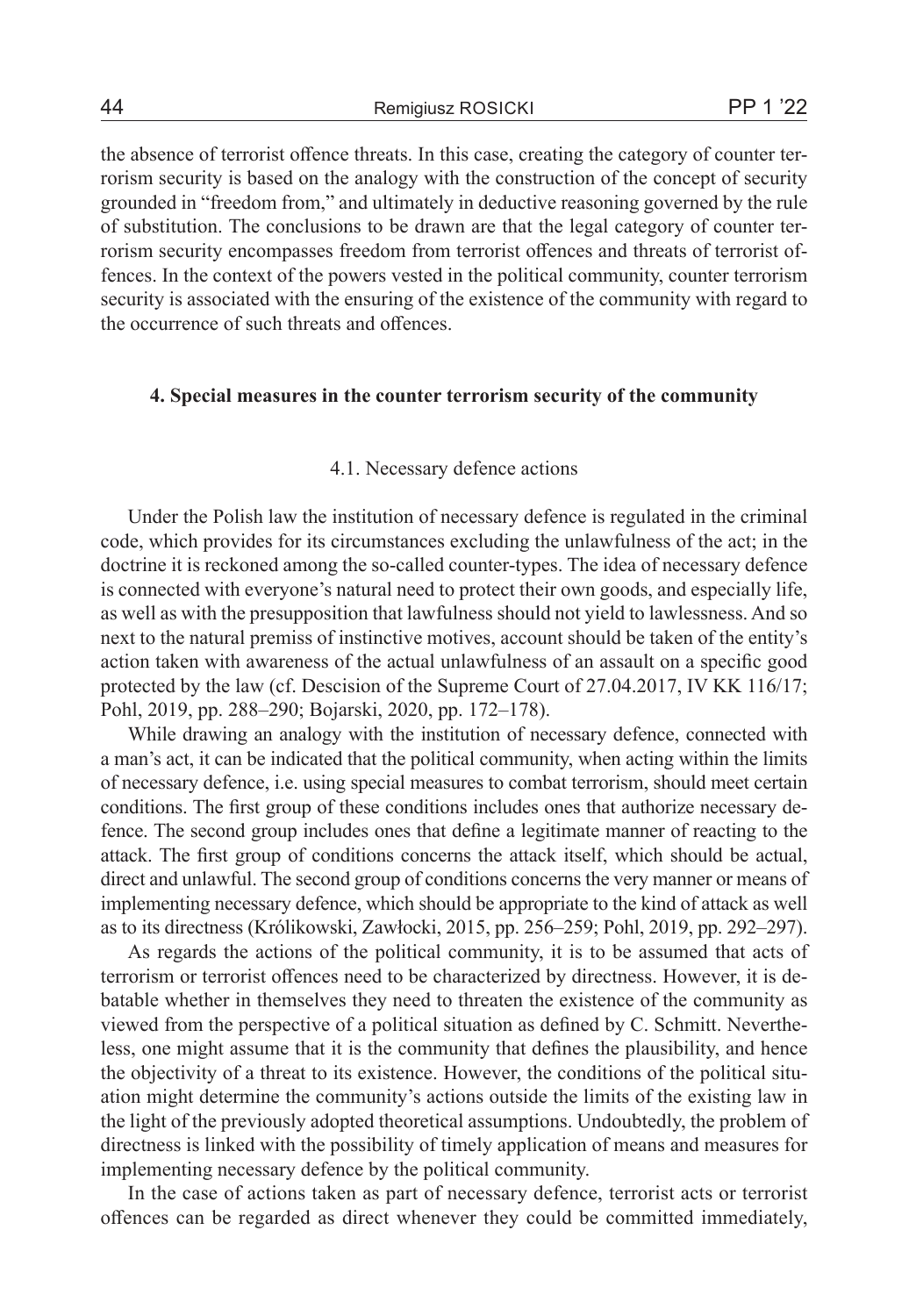or in the event of a high probability that the good found by the community to be of considerable significance is in danger of immediate attack. Given such an approach, the community's actions that are preventive and non-contemporaneous, i.e. happening much earlier or later, are deemed excessive in regard to the bounds of necessary defence. All preventive actions aimed at protecting the good, i.e. counter terrorism security, can both *ex ante* and *ex post* be taken only when *jus* and *leges* get suspended. A similar situation will be the case, if the political community resorts to too intensive means and measures of necessary defence. In the event that *jus* and *leges* are suspended, the political community, as it takes preventive actions, tends towards an extensive excess (inappropriate means and measures), and towards an intensive excess (non-contemporaneous actions). Such actions can be exemplified by *jus ad bellum*, as a response to terrorist acts, use of preventive taking of lives of groups or persons, torture, preventive imprisonment and use of uncontrolled means of surveillance (cf. Kowalski, 2013; Szuniewicz, 2016; Kwiecień, 2019).

#### 4.2. Higher state of necessity actions

Under the Polish law the institution of higher necessity is regulated in the criminal code, and like necessary defence it determines the circumstances excluding the unlawfulness of the act. Noteworthily, the Polish criminal code distinguishes two different states of higher necessity. The one is actually associated with circumstances excluding the unlawfulness of the act (the counter-type), while the other one constitutes circumstances precluding apportioning of guilt to the person perpetrating it as a prohibited act. In both the cases we are dealing with a situation in which one good is sacrificed to protect another one, i.e. a person's action with the aim of averting a direct threat to any good protected by the law. However, in the first case the good sacrificed is less valuable than the good saved, while in the second case, the value of the good sacrificed is not obviously higher than the good saved (proportionality). In both the cases, specific goods can be sacrificed, if the danger cannot be avoided in any other way (subsidiarity), and if it is objective (Królikowski, Zawłocki, 2015, pp. 259–265; Warylewski, 2017, pp. 332–336, 422–424; Pohl, 2019, pp. 300–307).

In the two different types of higher necessity, one can clearly see the utilitarian dilemma concerned with sacrificing one good for another. Sometimes the manner of objectively assessing the import or value of goods may be dubious. Undoubtedly, life should be regarded as the superior value, and so sacrificing, say, a thing in order to save life is recognized as an action of the first type of higher necessity, while sacrificing one life for the sake of another, or sacrificing a thing of value inferior to another thing are recognized as actions of the second type of higher necessity (of course with the proviso that at the same time the requirements of realness, directness, subsidiarity and proportionality are met). The greatest controversy can be aroused by saving one life at the expense of another, which can be particularly well seen in the dilemma concerned with sacrificing an individual life in order to save a greater number of human lives. This kind of legal problem is identical with the known ethical and cognitive dilemma referred to as the trolley problem (cf. Thomson, 1985, pp. 1395–1415; Kamm, 1989, pp. 227–256; Vardy, Grosch, 2010,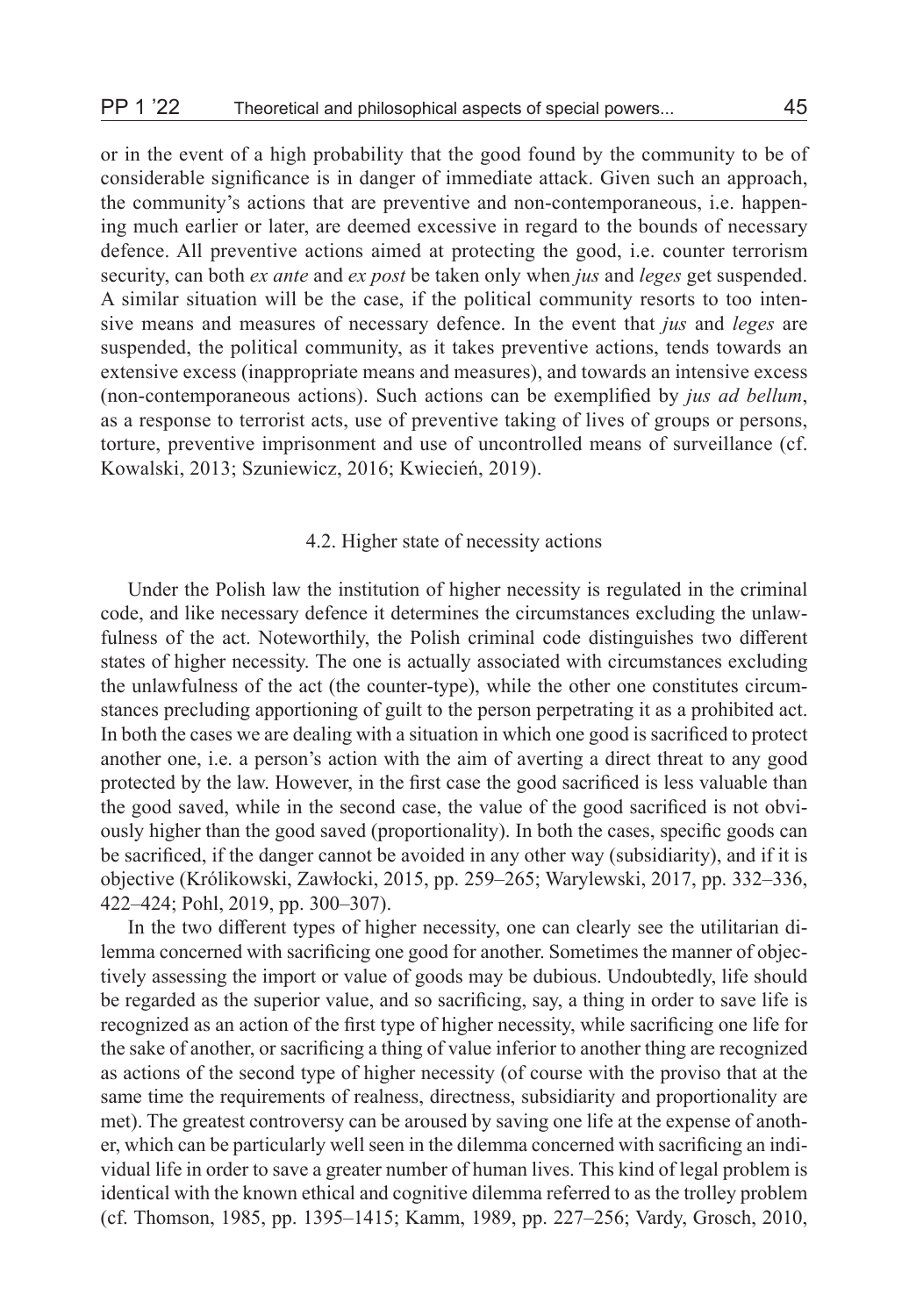pp. 68–76; Awad, Dsouza, Kim, 2018, pp. 59–64). Nevertheless, it is assumed that the state of higher necessity may not legitimize the actions undertaken by state authorities in breach of the individual good. Besides, it is assumed that the individual good can be sacrificed for the common good only by way of explicit authorization (cf. Mozgawa, 2017, pp. 100–105).

By drawing an analogy with the state of higher necessity, linked with a man's act, one needs to point out that the political community, when acting within the legal limits of the state of higher necessity, should use special measures in a situation when it is necessary to sacrifice a good of value inferior to the value of the good saved (the counter-type), or when it is necessary to sacrifice a good of value that is not obviously superior to the one of the good saved (exemption from liability). At the same time, despite the differences to necessary defence, the state of higher necessity must be characterized by an objective, actual and direct threat to any protected good. This directly leads to a similar dilemma we dealt with when discussing the problematics of the political community's preventive action taken *ex ante* and *ex post* as part of the institution of necessary defence. In the case of every prevention, i.e. non-contemporaneous actions, the political community acts outside the limits of *jus* and *leges*. However, when acting in the state of higher necessity, in a critical situation or when faced with an existential threat, when viewed through the lens of C. Schmitt's political situation, the community will act in accordance with its powers, i.e. the powers vested in the sovereign.

The state of higher necessity reveals a conflict of various goods – the good of a lower value and the good of a value that is not obviously higher. Irrespective of whether we consider the problem against the first or the second type of the state of higher necessity, the choice between the good of one life and another life, or even a material good will give rise to a number of ethical dilemmas. This issue can be considered by looking at the example of a potential decision to shoot down a plane that might be used for a terrorist attack.

As regards the first type of the state of higher necessity, we can assume that in the event of a direct threat to the lives of community members, if the danger of a terrorist attack cannot be averted otherwise, and the good sacrificed is less valuable than the good saved, then the aircraft will be shot down, and the political community that resorts to this type of special measures does not transgress against *jus* and *leges*. As regards the second type of the state of higher necessity, we can assume that in the event of a direct threat to the lives of community members, if the danger of a terrorist attack cannot be averted otherwise, and the good sacrificed is not of a value obviously higher than the good saved, then the aircraft will be shot down, and the political community that resorts to this type of special measures does not transgress against *jus* and *leges* either. However, if on board a plane there are other people than terrorists, as well as members of the community under threat, the situation gets immensely complicated. With regard to the institution of the state of higher necessity, one good, which is a life, is a good of neither lesser nor greater value. Life is then a good that is not obviously more valuable, if it is necessary to save one life at the cost of another. The situation gets even more complicated from the ethical viewpoint, because in accordance with the scenario of the above-mentioned trolley dilemma, the political community may quantitatively measure the good constituted by life, e.g. questioning whether a sacrifice can be made of some members of the political community aboard the hijacked plane with a view to saving a larger number of the community members.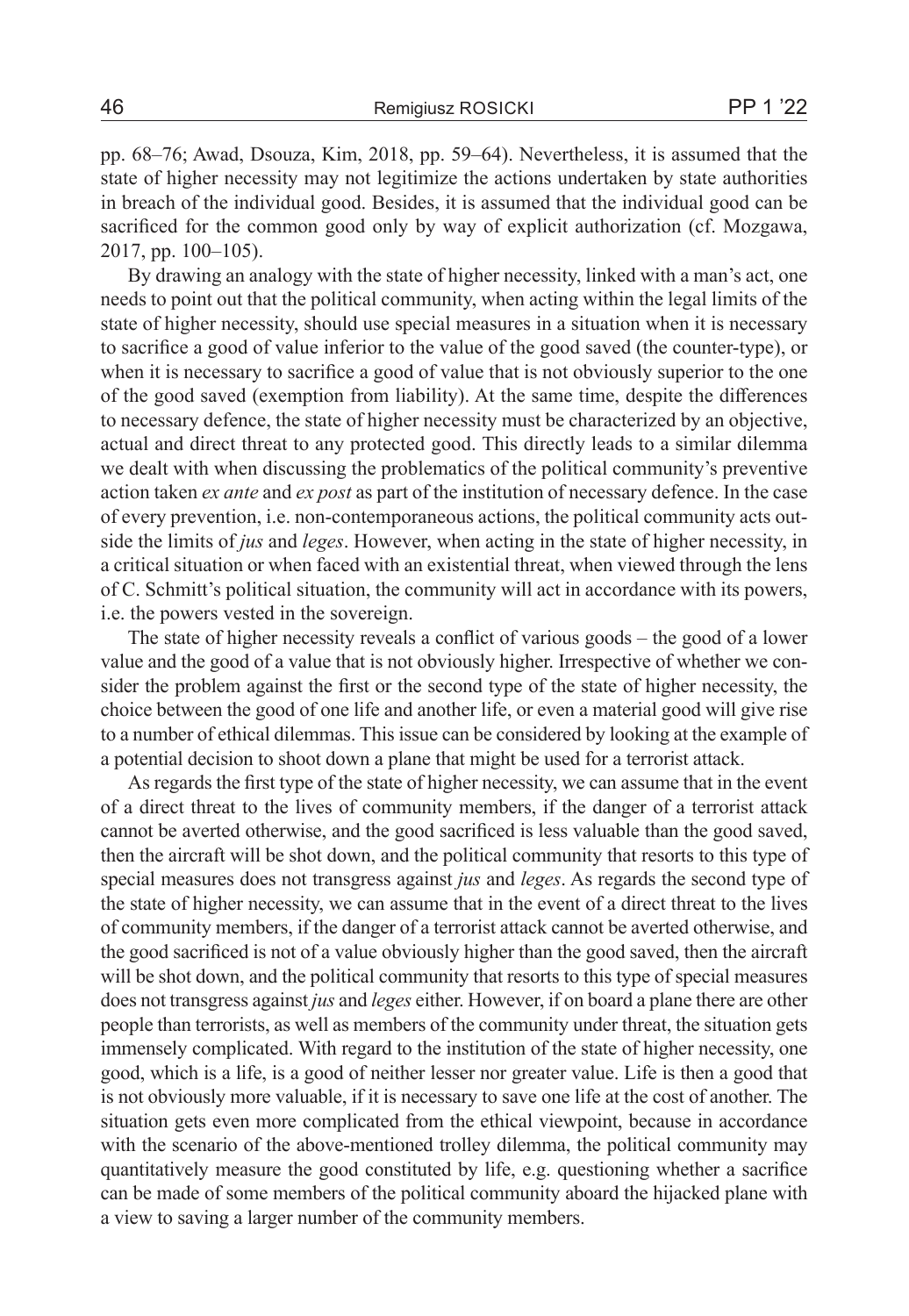## **Conclusion**

The material scope of the analysis performed in the text encompasses the theoretical aspects of the relationship between the good constituted by the community security and special measures taken within and outside the bounds of necessary defence and the state of higher necessity. The main purpose of the analysis is to present argumentation concerned with the scope of special measures taken by the political community within or outside the bounds of necessary defence and the state of higher necessity. The theoretical presuppositions underpinning the analysis constitute a thought experiment which *per analogiam* provides the political community with causal agency attributes that individuals are endowed with by the provisions of the Polish criminal code, but also outside these provisions, i.e. actions within and outside the limits of necessary defence and the state of higher necessity. It is noteworthy that the assumptions behind the thought experiment go beyond the assumptions behind the pro-democratic and pro-constitutional interpretation. Given the need to elaborate the objective scope of analysis, the text features two research questions related to the following conclusions:

## *(1) To what extent is it possible, within the limits of the law and by analogy with the individual's adequate actions, for the political community to apply special measures (necessary defence or the state of higher necessity) with the aim of providing security (and in particular counter terrorist security) for itself?*

It is to be posited that for the political community's actions consisting in using special measures falling within necessary defence to be in conformity with *jus* and *leges*, they need to fulfil the following conditions: (1) a terrorist attack or offence must be actual, direct and – obviously – unlawful, (2) a terrorist attack or offence must not be imaginary, (3) necessary defence ought to be directed at the person committing a terrorist attack or offence, and so it should not affect a third party, (4) necessary defence must not be premature (*ex ante*), (5) necessary defence must not be belated (*ex post*), (6) necessary defence ought to be based on a manner or means of defence appropriate to (commensurate with) the danger of the terrorist attack or offence.

As regards the political community's actions consisting in using special measures falling within the compass of the state of higher necessity, it should be posited that if they are to be in conformity with *jus* and *leges*, they should meet the following conditions: (1) a threat to any good of the political community posed by the effects of a terrorist attack or offence ought to be actual and direct, (2) a threat represented on account of a terrorist attack or offence must not be imaginary, (3) the political community, when using special measures, should maintain an appropriate balance between the good saved and the good sacrificed, (4) the political community, when sacrificing some good, should do it only if there is no other solution, i.e. if that is necessary and only manner of defence available.

## *(2) To what extent is it possible, outside the limits of the law and by analogy with the individual's adequate actions, for the political community to apply special measures (necessary defence or the state of higher necessity) with the aim of providing security (and in particular counter terrorist security) for itself?*

It is to be posited that for the political community's actions consisting in using special measures falling within necessary defence to violate the established order *of jus* and *leges*, they need to exceed the principles indicated in the conclusions concerning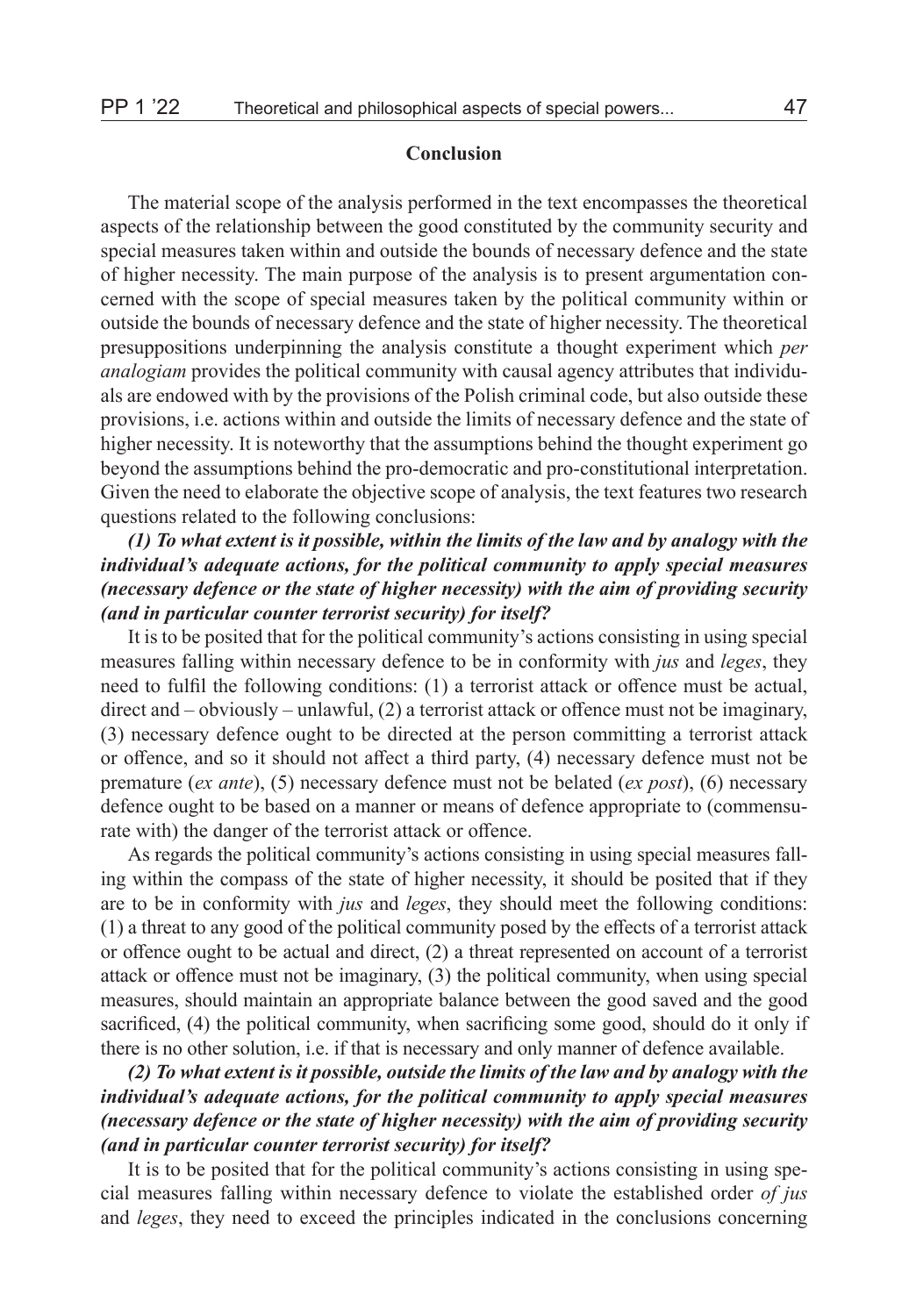the first research question. The community's actions taken under the circumstances of suspended *jus* and *leges* include: (1) the use of special measures, if they are a reaction to actions that are not unlawful, (2) the use of special measures, if they are a reaction to an imaginary threat of acts of terrorism or terrorist offences, (3) the use of special measures, if they are non-contemporaneous with the terrorist attack or offence (both *ex ante* and *ex post*), (4) the use of special measures, if they are incommensurate with the threat, i.e. they are too intense. A separate issue is one concerned with the political community's actions that exceed the limits of necessary defence, but are taken as a result of fear or agitation, which is justified by the circumstances of the terrorist attack or offence, which goes beyond the scope of the imaginariness of threats affecting the political community.

Typical examples of necessary defence abuse by political communities include *ex ante* and *ex post* actions. The first type of actions can be exemplified by preventive actions of an anticipatory nature, e.g. the case of three IRA members, D. McCann, M. Farrell and S. Savage, killed by SAS in Gibraltar in 1988, or the "preventive" taking out of terrorist organization members by Israel. The second type can be exemplified by US retaliatory measures taken as part of the so-called global war on terrorism, both "within the framework" of *jus ad bellum* and in acts of violation of human rights taking place at the Guantanamo Bay detention camp.

In the case of special measures exceeding *jus* and *leges*, taken as part of the state of higher necessity by the political community, the following situations should be invoked: (1) a threat to any good of the political community posed by the effects of a terrorist attack or offence is neither actual nor direct, (2) a threat connected with a terrorist attack or offence is simply imaginary, (3) the political community, when using special measures, does not maintain the balance between the good saved and the good sacrificed, e.g. the value of the good saved is lower than the value of the good sacrificed, (4) the political community, when using special measures, does not observe the principle of subsidiarity, i.e. saves one good at the expense of another, while it has other measures to choose from.

Typical examples of abuse with regard to the state of higher necessity include attempts at introducing, in the legal orders of individual states, rules that correspond to the trolley problem. In order to illustrate this problem, the text uses an example of regulations providing for the shooting down of an aircraft, if it has become a means of terrorist attack.

\*\*\*

The analysis contained in the text is an overview, and as such it is an introduction to the discussion of the proposed thought experiment consisting in assignment to the political community – *per analogiam* to the individual – of causal agency attributes in the form of actions within or outside the limits of necessary defence and the state of higher necessity when counteracting a terrorist threat. The starting point for the thought experiment is a presupposition whereby the political and legal entity is constituted by a political community *a contrario* state authority, as derived from C. Schmitt's concept of the political. More consideration and further research should be dedicated to the issues concerned with mechanisms, means and measures exemplifying the political community's actions within or outside the limits of necessary defence and the state of higher necessity.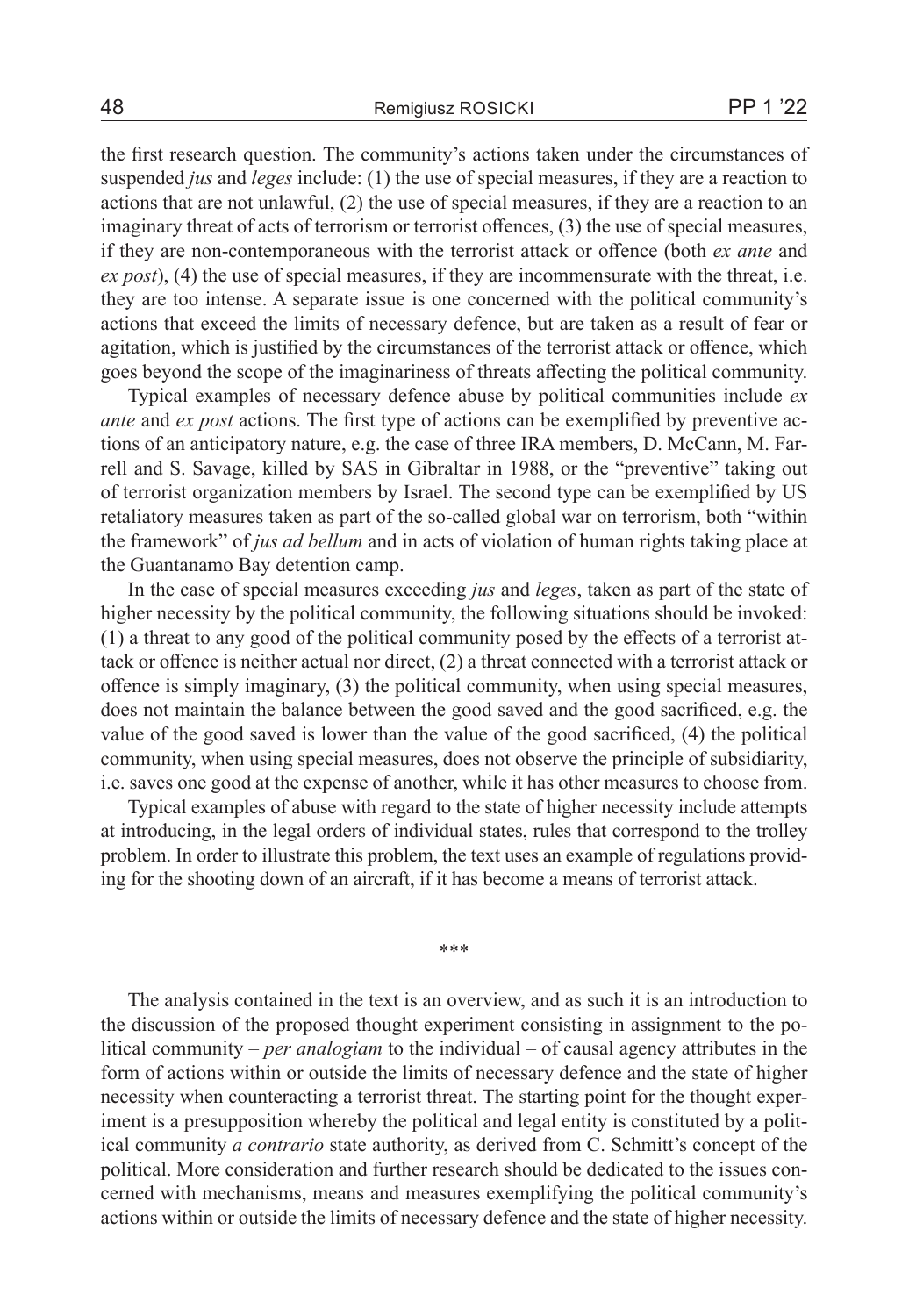#### **Bibliography**

Agamben G. (2008a), *Stan wyjątkowy. Homo sacer II, 1*, Ha!art, Kraków.

Agamben G. (2008b), *Stan wyjątkowy*, https://recyklingidei.pl/agamben-stan-wyjatkowy, 31.01.2021.

Arystoteles (2008), *Etyka nikomachejska*, PWN, Warszawa.

- Awad E., Dsouza S., Kim R. *et al.* (2018), *The Moral Machine experiment*, "Nature", vol. 563.
- Bacławski J. (2012), *Wola powszechna i jej stabilność według koncepcji J. J. Rousseau*, "Przegląd Filozoficzny. Nowa Seria", no. 4.
- Bakker E., De Graaf B. (2014), *Towards a Theory of Fear Management in the Counterterrorism Domain: A Stocktaking Approach*, "ICCT Research Paper", January 2014.
- Bäcker R., Rak J. (2019), *Trajektoria trwania opancerzonych demokracji*, "Studia nad Autorytaryzmem i Totalitaryzmem", vol. 41, no. 3.
- Barber B. R. (2003), *Strong Democracy. Participatory Politics for a New Age*, University of California Press, Berkeley–Los Angeles.
- de Benoist A. (2007), *Carl Schmitt actuel: guerre »juste«, terrorisme, état d'urgence, »Nomos de la Terre«*, Éditeur Krisis, Paris.
- Berger P. L., Luckmann T. (2010), *Społeczne tworzenie rzeczywistości*, PWN, Warszawa.
- Biały F. (2018), *Koncepcje demokracji agonistycznej*, UAM, Poznań.
- Blaszke M. (1987), *Umowa społeczna J. J. Rousseau: polityka i racjonalność*, "Archiwum Historii Filozofii i Myśli Społecznej", t. 32.
- Błaszczyk M. (2019), *Człowiek według Jeana-Paula Sartre'a*, "Przegląd Filozoficzny Nowa Seria", no. 2.
- Bojarski M. (ed.) (2020), *Prawo karne materialne. Część szczególna i ogólna*, Kluwer, Warszawa.
- Bolechów B. (2010), *Terroryzm: aktorzy, statyści, widownie*, PWN, Warszawa.
- Bukowski J. (1981a), *Konstrukcje czy zalecenia etyczne? (uwagi do filozofii Sartre'a)*, "Archiwum Historii Filozofii i Myśli Społecznej", no. 27.
- Bukowski J. (1981b), *Problem Innego u Sartre'a*, "Teksty: teoria literatury, krytyka, interpretacja", no. 3.
- Chaliand G., Blin A. (2020), *Historia terroryzmu. Od starożytności do Da'isz*, PIW, Warszawa.
- Chalk P. (1996), *West European Terrorism and Counter-Terrorism. The Evolving Dynamic*, Palgrave Macmillan, London.
- Christensen D. A., Aars J. (2019), *Does Democracy Decrease Fear of Terrorism?*, "Terrorism and Political Violence", vol. 31, no. 3.
- Council Framework Decision of 13 June *2002 on combating terrorism* (2002/475/JHA).
- Davis D. W., Silver B. D. (2004), *Civil Liberties vs. Security: Public Opinion in the Context of the Terrorist Attacks on America*, "The American Journal of Political Science", vol. 48, no. 1.
- Decision of the Supreme Court of 27 April 2017 (IV KK 116/17).
- Dietl W., Hirschmann K., Tophoven R. (2009), *Terroryzm*, PWN, Warszawa.
- *Digesta Iustiniani: Liber 1*, https://droitromain.univ-grenoble-alpes.fr/#1, 31.01.2021.
- Furlong P., Marsh D. (2010), *A Skin Not a Sweater: Ontology and Epistemology in Political Science*, in: *Theory and methods in political science*, eds. D. Marsh, G. Stoker, Palgrave Macmillan, Basingstoke.
- Gabriel-Węglowski M. (2018), *Działania antyterrorystyczne. Komentarz*, Wolters Kluwer, Warszawa.
- Galewicz W. (2017), *Zakres sprawiedliwości wyrównawczej w etyce Arystotelesa*, "Peitho", vol. 8, no. 1.
- Garcia B. E., Geva N. (2016), *Security Versus Liberty in the Context of Counterterrorism: An Experimental Approach*, "Terrorism and Political Violence", vol. 28, issue 1.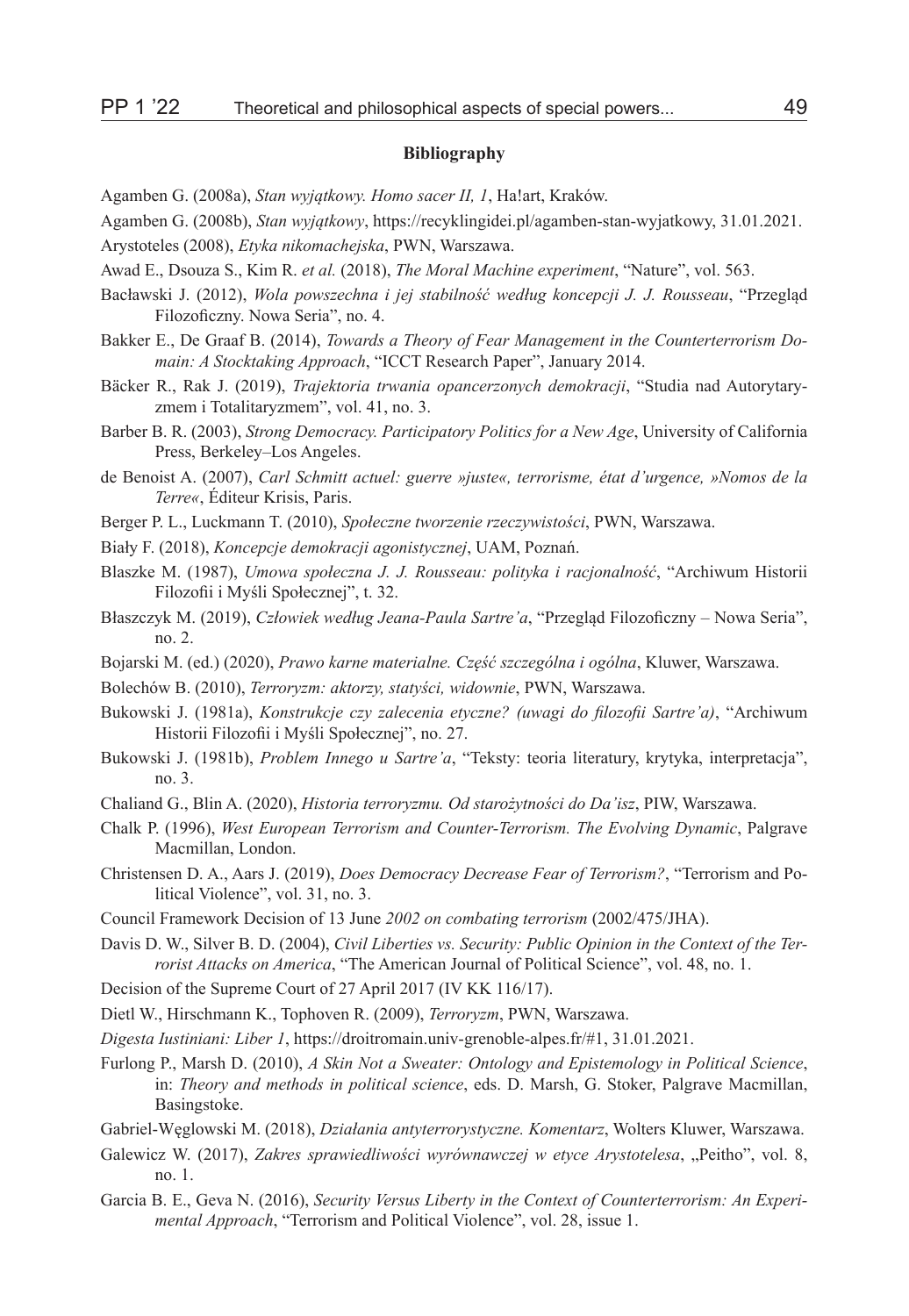Gardocki L. (1990), *Zagadnienia teorii kryminalizacji*, PWN, Warszawa.

- Gasztold A. (2020), *Feminist Perspectives on Terrorism: Critical Approaches to Security Studies*, Springer Nature, Cham.
- Gasztold A., Gasztold P. (2020), *The Polish Counterterrorism System and Hybrid Warfare Threats*, "Terrorism and Political Violence", doi: 10.1080/09546553.2020.1777110.
- Górnisiewicz A. (2019), *Wojna i Nomos: Carl Schmitt o problemie porządku światowego*, Universitas, Kraków.
- Grabler A. (2019), *Epistemologia. Sandwiczowa teoria wiedzy*, Universitas, Kraków.
- Gromczyński W. (1969), *Człowiek, świat rzeczy, Bóg w filozofii Sartre'a*, PWN, Warszawa.
- Hanausek T. (1980), *W sprawie pojęcia współczesnego terroryzmu*, "Problemy Kryminalistyki", no. 143.
- Hetherington M., Suhay E. (2011), *Authoritarianism, threat, and Americans' support for the war on terror*, "American Journal of Political Science", vol. 55, no. 3.
- Hirst P. (2011), *Decyzjonizm Carla Schmitta*, in: *Carl Schmitt. Wyzwanie polityczności*, ed. Ch. Mouffe, Wyd. Krytyki Politycznej, Warszawa.
- Hunter L. Y. (2016), *Terrorism, Civil Liberties, and Political Rights: A Cross-National Analysis*, "Studies in Conflict & Terrorism", vol. 39, issue 2.
- Iskra-Paczkowska A. (2007), *Antynomie Sartre'owskiej koncepcji egzystencji autentycznej* (praca doktorska), UŚ, Katowice.
- Jabłoński M. (ed.) (2010), *Wolności i prawa jednostki w Konstytucji RP*, tom 1: *Idee i zasady przewodnie konstytucyjnej regulacji wolności i praw jednostki w RP*, Beck, Warszawa.
- Jędraszewski M. (1994), *W poszukiwaniu nowego humanizmu: J.-P. Sartre–E. Lévinas*, PAT, Kraków.
- Jovanović M. (2016), *How to Justify »Militant Democracy«: Meta-ethics and the Game-like Character of Democracy*, "Philosophy and Social Criticism", vol. 42, no. 8.
- Kaleta K. J., Koźmiński K. (2013), *Charakter władzy suwerennej w koncepcjach ładu konstytucyjnego Hansa Kelsena i Carla Schmitta*, "Filozofia Publiczna i Edukacja Demokratyczna", no. 2.
- Kamm F. M. (1989), *Harming Some to Save Others*, "Philosophical Studies", vol. 57, no. 3.
- Kowalska M. (1991), *Pojęcia bytu i nicości w filozofii J.P. Sartre'a*, "Archiwum Historii Filozofii i Myśli Społecznej", no. 36.
- Kowalski M. (2013), *Prawo do samoobrony jako środek zwalczania terroryzmu międzynarodowego*, Difin, Warszawa.
- Koziej S. (2011), *Bezpieczeństwo: istota, podstawowe kategorie i historyczna ewolucja*, "Bezpieczeństwo Narodowe", no. 18.
- Królikowski M., Zawłocki R. (2015), *Prawo karne*, BECK, Warszawa.
- Kulesza J. (2014), *Zarys teorii kryminalizacji*, "Prokuratura i Prawo", no. 11–12.
- Kulesza J. (2017), *Problemy teorii kryminalizacji. Studium z zakresu prawa karnego i konstytucyjnego*, UŁ, Łódź.
- Kwiecień R. (2019), *Od "wojny sprawiedliwej" do "wojny z terroryzmem". Siła zbrojna i reglamentacja jej używania (ius contra bellum) w świetle prawa międzynarodowego*, PISM, Warszawa.
- Lemkin R. (1935), *Terroryzm*, "Gazeta Sądowa Warszawska", no. 41.
- Lerner M. (1938), *It Is Later Than You Think: The Need for a Militant Democracy*, The Viking Press, New York.
- Lis R. (2014), *Jean Bodin, John Locke i Jean Jacques Rousseau. O paradoksie suwerenności i ludowładztwa oraz próbach jego rozwiązania*, "Studia Polityczne", no. 34.
- Litewski W. (1995), *Rzymskie prawo prywatne*, PWN, Warszawa.
- Loewenstein K. (1935a), *Autocracy versus Democracy in Contemporary Europe, I*, "The American Political Science Review", vol. 29, no. 4.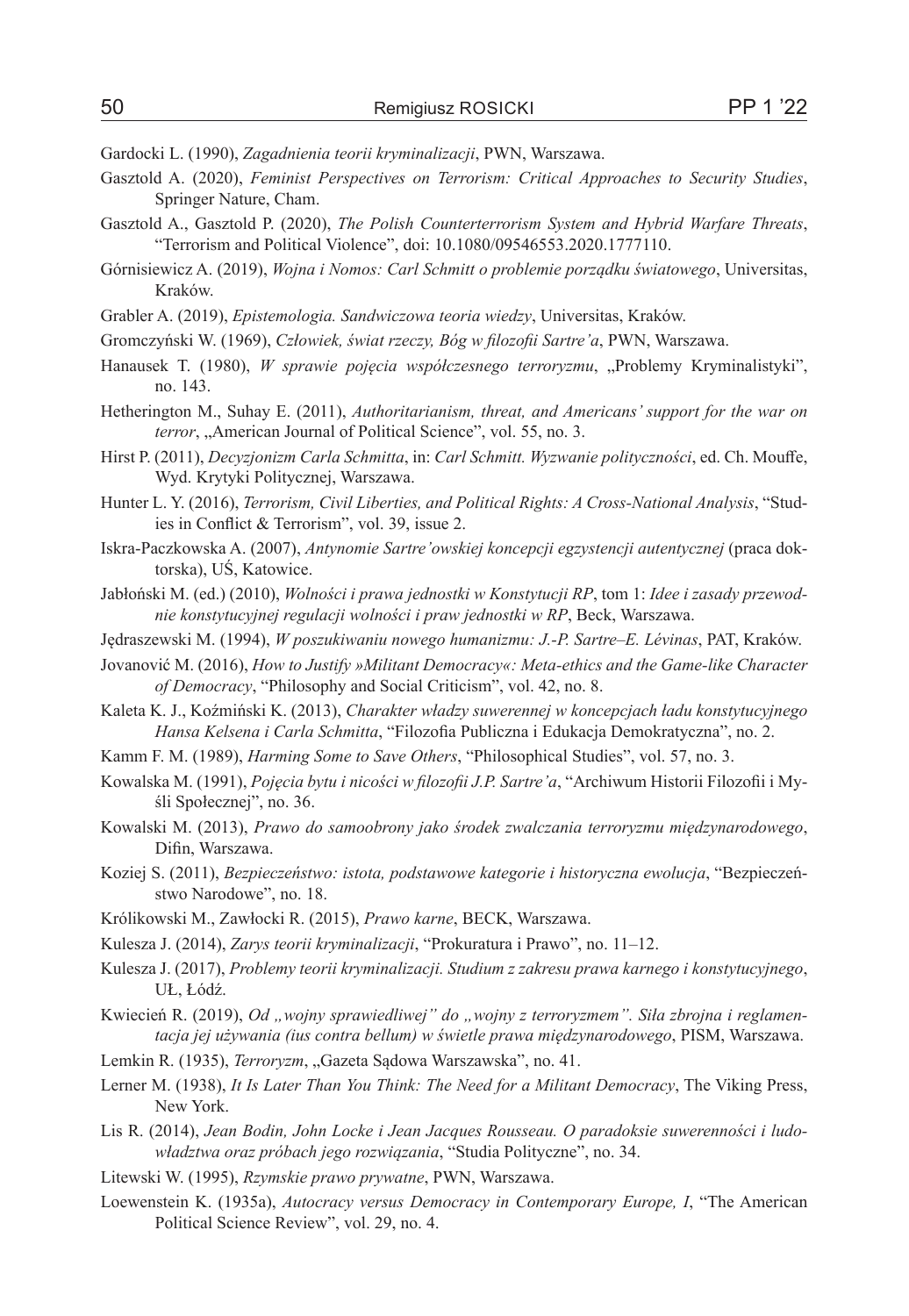- Loewenstein K. (1935b), *Autocracy Versus Democracy in Contemporary Europe, II*, "American Political Science Review", vol. 29, no. 5.
- Loewenstein K. (1937a), *Militant Democracy and Fundamental Rights, I*, "American Political Science Review", vol. 31, no. 3.
- Loewenstein K. (1937b), *Militant Democracy and Fundamental Rights, II*, "American Political Science Review", vol. 31, no. 4.
- Maddox G. (2019), *Karl Loewenstein, Max Lerner, and militant democracy: an appeal to »strong democracy«*, "Australian Journal of Political Science", doi:10.1080/10361146.2019.1604943.
- Malkopoulou A., Norman L. (2018), *Three Models of Democratic Self-Defence: Militant Democracy and Its Alternatives*, "Political Studies", vol. 66, no. 2.
- Marsh D., Stoker G. (eds.) (2010), *Theory and methods in political science*, Palgrave Macmillan, Basingstoke.
- Michalska-Warias A. (2018), *New Terrorist Offences in Polish Criminal Law*, "Annales Universitatis Mariae Curie-Skłodowska, sectio G (Ius)", vol. 65, no. 1.
- Mouffe Ch. (ed.) (2011), *Carl Schmitt. Wyzwanie polityczności*, Wyd. Krytyki Politycznej, Warszawa.
- Mueller J. (2006), *Overblown: How politicians and terrorism industry inflate national security threats and why we believe them*, Free Press, New York.
- Nowacki J., Tabor Z. (2016), *Wstęp do prawoznawstwa*, Kluwer, Warszawa.
- Nowak L. (1991), *U podstaw teorii socjalizmu*, tom III: *Dynamika władzy. O strukturze i konieczności zaniku socjalizmu*, Nakom, Poznań.
- Ostant W. (2017), *Unia Europejska wobec zagrożenia terroryzmem od Maastricht do Lizbony*, Instytut Zachodni, Poznań.
- Ochmann J. (2009), *Nicość realna w interpretacji Heideggera, Sartre'a, Weltego, Nehera i filozofów Bliskiego i Dalekiego Wschodu*, "Poznańskie Studia Teologiczne", no. 23.
- Parsons C. (2010), *Constructivism and Interpretive Theory*, in: *Theory and methods in political science*, eds. D. Marsh, G. Stoker, Palgrave Macmillan, Basingstoke.
- Pichlak M. (2017), *Rozróżnienie »ius et lex« we współczesnej filozofii prawa*, "Archiwum Filozofii Prawa I Filozofii Społecznej", no. 2.
- Pierzchalski F. (2009), *Podmiotowość polityczna w perspektywie indywidualistycznej i holistycznej*, Akademia Humanistyczna im. Aleksandra Gieysztora, Pułtusk.
- Pietrzyk-Reeves D. (2010), *Podstawy zgody i dyskursu publicznego w koncepcji umowy społecznej Jana Jakuba Rousseau*, "Krakowskie Studia z Historii Państwa i Prawa", t. 3.
- Pohl Ł. (2019), *Prawo karne. Wykład części ogólnej*, Kluwer, Warszawa.
- Porębski C. (1986), *Umowa społeczna według Jana Jakuba Rousseau*, "Etyka", no. 22.
- Przesławski T. (2009), *Cel w konstrukcji przestępstwa terrorystycznego*, "Prokuratura i Prawo", no. 5.
- Reddick Ch. G., Chatfield A. T., Jaramillo P. A. (2015), *Public opinion on National Security Agency surveillance programs: A multi-method approach*, "Government Information Quarterly", vol. 32, no. 2.
- Rosicki R. (2010), *O pojęciu i istocie bezpieczeństwa*, "Przegląd Politologiczny", no. 3.
- Rosicki R. (2015), *Information and anti-terrorist security of Poland. A critical analysis exemplified with the tasks and activity of the Internal Security Agency*, "Studia Politologiczne", vol. 38.
- Rosicki R. (2018), *Counter-Terrorist Security: the Example of the Special Powers of the Polish Special Services in the Field of Surveillance of Foreign Nationals*, "Przegląd Strategiczny", no. 11.
- Rousseau J. J. (2002), *Umowa społeczna*, Wyd. M. Derewiecki, Kęty.
- Russell B. (1985), *Authority and Individual*, Routledge, London–New York.
- Sawczyński P. (2019), *Dwa oblicza stanu wyjątkowego w filozofii Giorgia Agambena*, "Politeja", vol. 59, no. 2.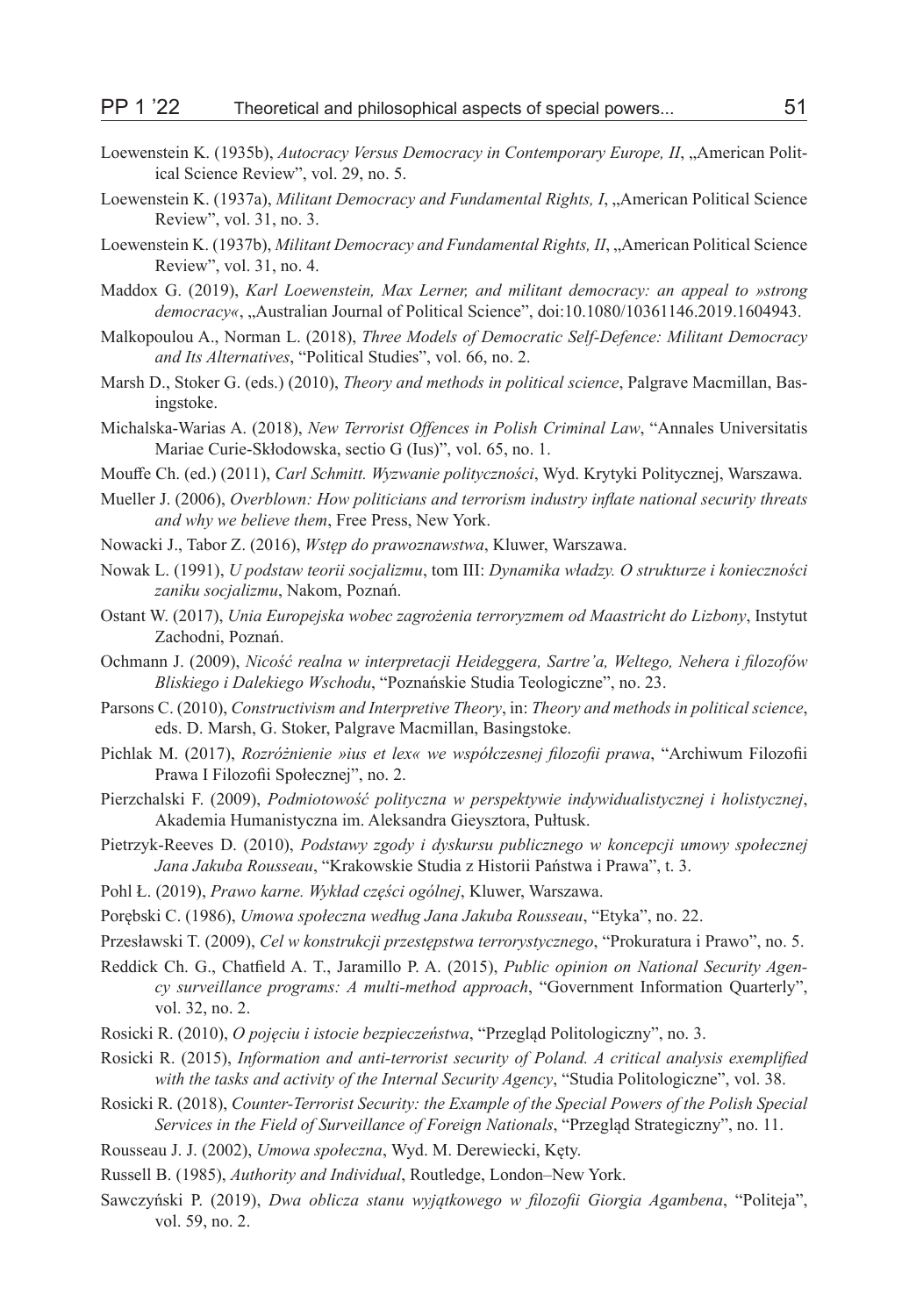Schmitt C. (2000), *Teologia polityczna i inne pisma*, Znak, Kraków.

- Schmitt C. (2014), *Teologia polityczna 2*, Aletheia, Warszawa.
- Schmitt C. (2016), *Dyktatura*, Kronos, Warszawa.
- Schultz R. (1978), *Conceptualizing politicalterrorism: A typology*, "Journal of International Affairs", vol. 32, no. 1.
- Schuurman B. (2020), *Research on Terrorism, 2007–2016: A Review of Data, Methods, and Authorship*, "Terrorism and Political Violence", vol. 32, no. 5.
- Skarzyński R. (2004), *Decyzjonizm Carla Schmitta (1921*–*1932)*, "Studia Politologiczne", vol. 8.
- Stańczyk J. (2017), *Formułowanie kategorii pojęciowej bezpieczeństwa*, FNCE, Poznań.
- Stoycheff E., Wibowo K. A., Liu J., Xu K. (2017), *Online Surveillance's Effect on Support for Other Extraordinary Measures to Prevent Terrorism*, "Mass Communication and Society", vol. 20, no. 6.
- Szahaj A., Jakubowski M. N. (2020), *Filozofia polityki*, PWN, Warszawa.

Szolc-Nartowski B. (transl.) (2007), *Digesta Justyniańskie. Ks. 1*, WSHP, Warszawa.

- Szuniewicz M. (2016), *Ochrona bezpieczeństwa państwa jako przesłanka ograniczenia praw i wolności jednostki w świetle Europejskiej Konwencji Praw Człowieka*, C.H. Beck, Warszawa.
- Szyszkowska M. (1971), *Relatywizm filozoficzno-prawny Radbrucha*, "Studia Philosophiae Christianae", vol. 7, no. 1.
- Thomson J. J. (1985), *The Trolley Problem*, "The Yale Law Journal", vol. 94, no. 6.
- Tönnies F. (1887), *Gemeinschaft und Gesellschaft: Abhandlung des Communismus und des Socialismus als empirischer Culturformen*, Fues's Verlag, Leipzig.
- UN Office of the High Commissioner for Human Rights (OHCHR) (2008), *Human Rights, Terrorism and Counter-terrorism*, "Fact Sheet", no. 32.
- Vardy P., Grosch P. (2010), *Etyka*, PWN, Poznań.
- Vultee F. (2010), *Securitization: A new approach to the framing of the »war on terror«*, "Journalism Practice", vol. 4, no. 1.
- Waldenfels B. (2009), *Podstawowe motywy fenomenologii obcego*, Oficyna Naukowa, Warszawa.
- Warylewski J. (2017), *Prawo karne. Część ogólna*, Kluwer, Warszawa.
- Wejkszner A. (2010), *Ewolucja terroryzmu motywowanego ideologią religijną na przykładzie salafickiego ruchu globalnego dżihadu*, UAM, Poznań.
- Wesoły M. A. (2017), *Księga Arystotelesa »O sprawiedliwości« (Eth. Nic. V)*, "Filo-Sofija", no. 36.
- Williams P. D. (ed.) (2008), *Security Studies: An Introduction*, Routledge, New York.
- Wilkinson P. (2006), *Terrorism versus Democracy: The liberal state response*, Routledge, London– New York.
- Wojciechowski S. (2013), *The Hybridity of Terrorism*, Logos, Berlin.
- Wojciechowski S., Osiewicz P. (2017), *Zrozumieć współczesny terroryzm. Wybrane aspekty fenomenu*, Difin, Warszawa.

Woleński J. (2015), *O formule Radbrucha*, "Principia", no. 61–62.

Wronkowska S. (2005), *Podstawowe pojęcia prawa i prawoznawstwa*, Ars boni et aequi, Poznań.

- Wronkowska S., Ziembiński Z. (1997), *Zarys teorii prawa*, Ars boni et aequi, Poznań.
- Zajadło J. (2001), *Formuła Radbrucha. Filozofia prawa na granicy pozytywizmu prawniczego i prawa natury*, Arche, Gdańsk.
- Zgorzały R. (2007), *Przestępstwo o charakterze terrorystycznym w polskim prawie karnym*, "Prokuratura i Prawo", no. 7–8.
- Zięba R. (2008), *Pozimnowojenny paradygmat bezpieczeństwa międzynarodowego*, in: *Bezpieczeństwo międzynarodowe po zimnej wojnie*, ed. R. Zięba, WSiP, Warszawa.